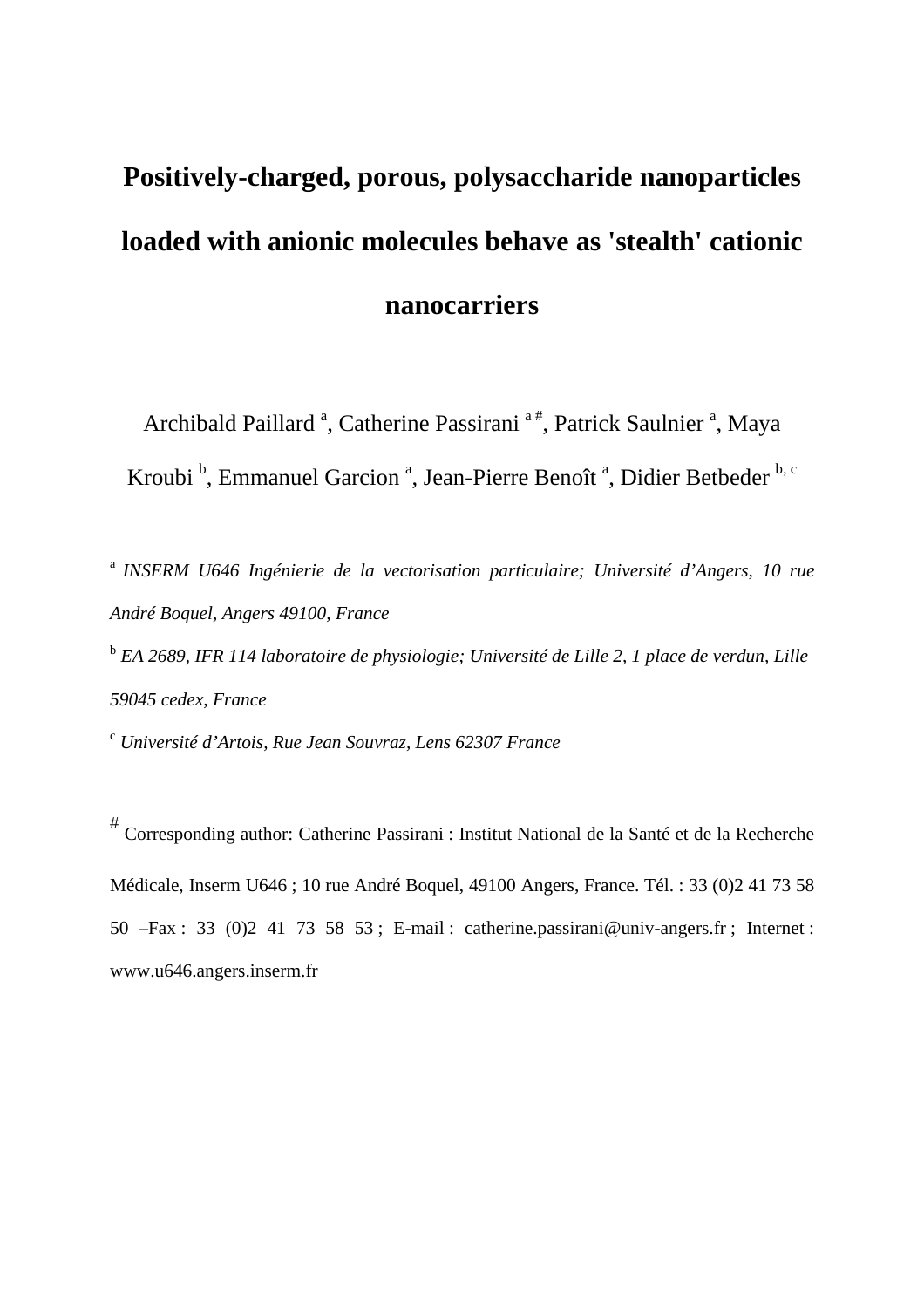# **Abstract**

PURPOSE: Stealth nanoparticles are generally obtained after modifying their surface with hydrophilic polymers such as PEG. In this study we analysed the effect of a phospholipid (DG) or protein (BSA) inclusion in porous cationic polysaccharide  $(NP<sup>+</sup>)$  on their physicochemical structure and the effect on complement activation. METHODS:  $NP<sup>+</sup>s$  were characterised in terms of size, zeta potential (ζ) and static light-scattering (SLS). Complement consumption was assessed in normal human serum (NHS) by measuring the residual haemolytic capacity of the complement system. RESULTS: DG-loading did not change their size or ζ whereas progressive BSA loading decreased lightly their ζ. An electrophoretic mobility analysis study showed the presence of 2 differently-charged sublayers at the  $NP<sup>+</sup>$ surface which are not affected by DG-loading. Complement system activation, studied via a CH50 test, was suppressed by DG- or BSA-loading. We also demonstrated that  $NP<sup>+</sup>$ s could be loaded by a polyanionic molecule such as BSA, after their preliminary filling by a hydrophobic molecule such as DG. CONCLUSION: These nanoparticles are able to absorb large amounts of phospholipids or proteins without change in their size or zeta potential. Complement studies showed that stealth behaviour is observed when they are loaded and saturated either with anionic phospholipid or proteins.

Key words: Haemolytic CH50 test, phospholipid, protein, 'soft' electrophoresis, nanomedicine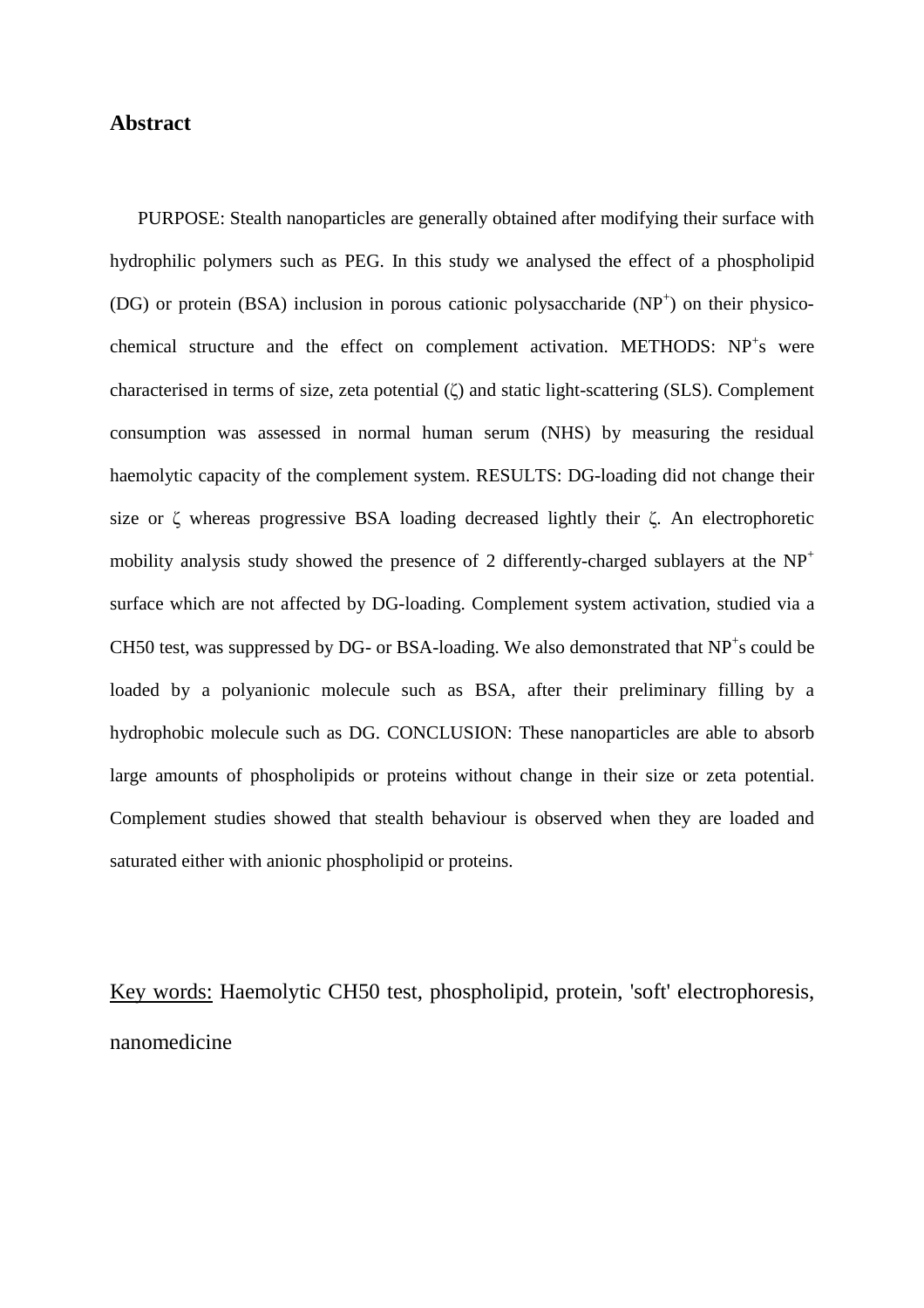# **1. Introduction**

Although new types of drugs (oligonucleotides, peptides, proteins and new anticancer drugs) are produced daily, their final therapeutic relevance, including their specificity and safety, is largely dependent on their bioavailability and specific distribution. These drugs need to be protected from degradation in biological fluids before reaching their targets, and need to be transported to specific sites prior to release. Colloidal drug carriers such as nanoparticles (NPs) or liposomes are expected to fulfil these requirements (1, 2). The main route for a large biodistribution of colloidal drug carriers remains intravenous (*i.v.)* administration (3). Unfortunately, many colloidal drug carriers undergo rapid elimination from the bloodstream and cannot be injected. The reason of this elimination is their recognition by the mononuclear phagocytic system (MPS) (4). This recognition is enhanced by blood-protein adsorption (opsonisation) and, in particular, by the presence of proteins of the complement system (5). Interactions between opsonins and colloidal drug carriers can be evaluated by several tests, such as the haemolytic CH50 test (6, 7). A greater understanding of complement-system protein interactions with particles has allowed the development of different strategies to reduce opsonisation. Normally, without opsonins that are bound or adsorbed on the particle surface, phagocytes are not able to bind or recognise foreign particles. Indeed, some nanoparticles are able to circulate for several hours; up to 45h in mice, rats and humans (8- 10). In this case, NPs would have more chance to find their target or to benefit from the Enhanced Permeability and Retention effect (EPR effect), which is a specific characteristic of solid tumour (11, 12). The most common strategy is to modify the nanoparticle surface to create a displayed steric barrier, hence impeding protein adsorption (*e.g.* polyethylene glycol (PEG), heparin, dextran etc.). For this reason, most nanoparticles include PEG polymers in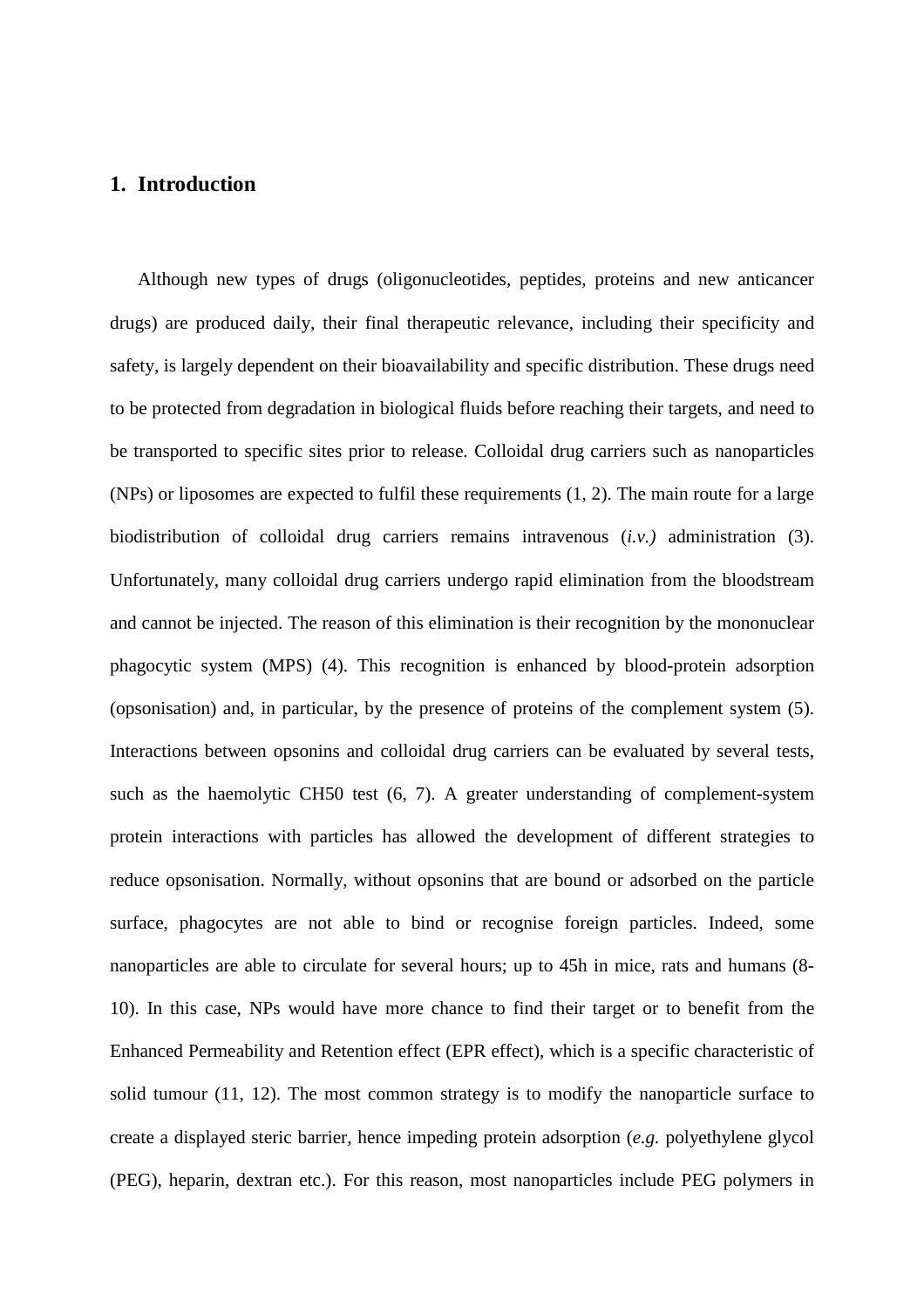their formulation in order to decrease complement system activation and macrophage uptake  $(13)$ .

A drug delivery system based on synthetic polysaccharide nanoparticles has recently been developed (14). These nanoparticles are made of maltodextrin residues reticulated with epichlorhydrin. They can also be grafted with cationic ligands (NP<sup>+</sup>s). Anionic molecules, such as dipalmitoyl phosphatidyl glycerol (DG) can be inserted inside their structure (DGNP<sup>+</sup>)(15). They have been used as a delivery system for proteins, or lipophilic drugs inserted in the phospholipid core (15-18). These NPs have also been used by intranasal administration to increase the antinociceptive activity of nasal morphine in mice (19). After sub-lingual administration these cationic nanoparticles loaded with ovalbumin enhanced an induction of tolerance on an asthma model (20). Recently these neutral and cationic nanoparticles have also been shown to cross an *in vitro* model of the blood brain barrier (14, 21). In the present work, we characterised these cationic nanoparticles in terms of anionic model drug-loading (lipid or protein), surface charge study and complement protein activation.

# **2. Materials and methods**

## **2.1. Materials**

Maltodextrin (Glucidex<sup>®</sup>) was purchased from Roquette (France) and 1,2-dipalmitoyl-snglycero-3-phosphatidylglycerol (DG) from Lipoid® (Germany).

 1-chloro-2,3-epoxypropan (epichlorhydrin) and glycidyltrimethylammonium chloride (hydroxycholine) came from Fluka (Saint-Quentin-Fallavier, France) and bovine serum albumin (BSA) came from Sigma (Steinheim, Germany). Normal human serum (NHS) was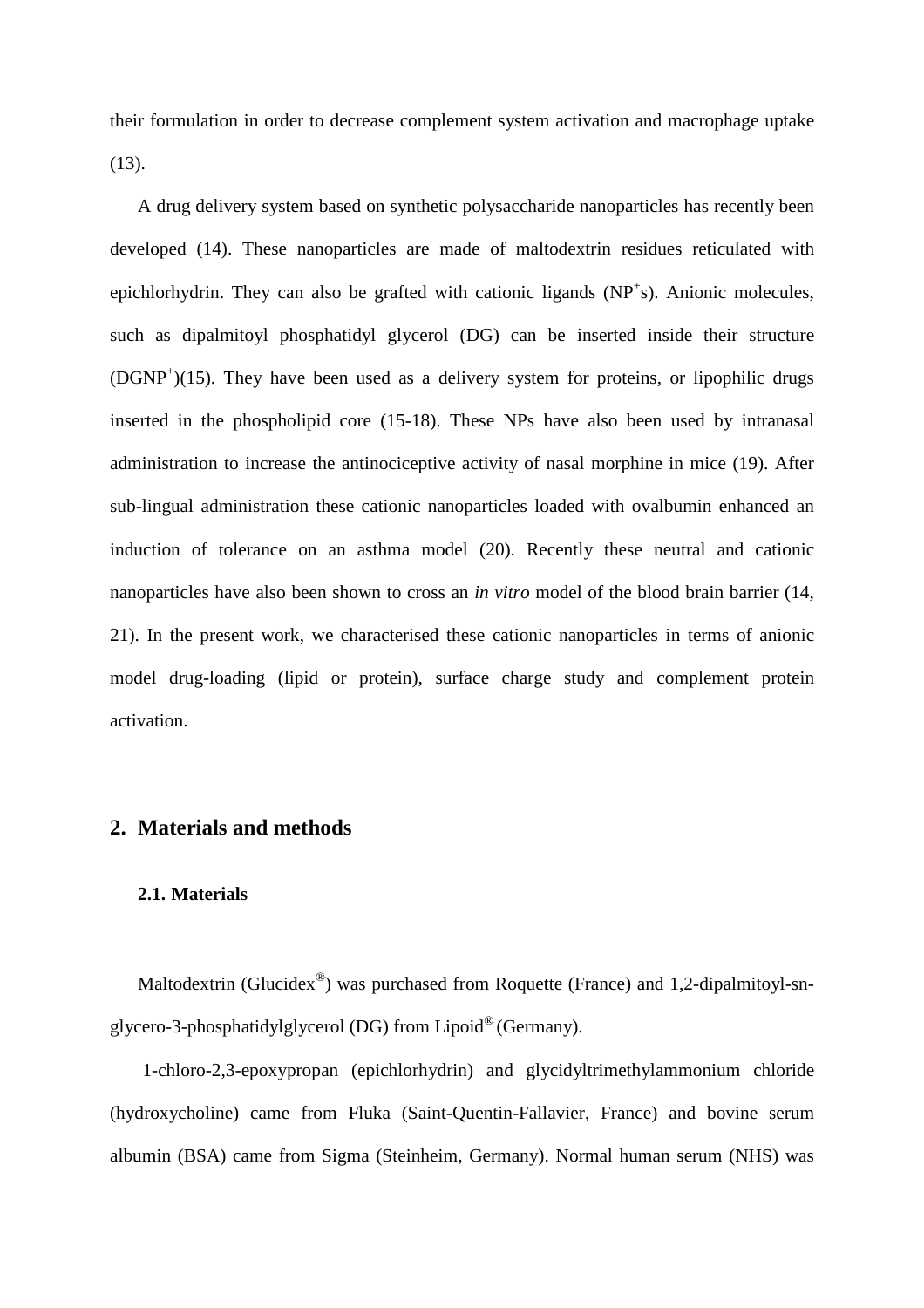provided by the *Etablissement Français du Sang* (Angers, France) and rabbit, anti-sheep, erythrocyte antibodies were supplied by Biomérieux (Sérum hémolytique, Biomérieux, France). NaCl was obtained from Prolabo (Fontenay-sous-Bois, France). Deionized water was obtained from a Milli-Q plus R system (Millipore, Paris, France) and saturated with  $N_2$ . The specific conductivity (18.2m $\Omega$ .cm<sup>-1</sup>) and the surface tension (72mN.m<sup>-1</sup>) of this quality of water indicated that it was free of surface-active impurities.

## **2.2. Preparating, loading and labelling nanoparticles**

Polysaccharide particles were prepared from US Pharmacopoeia maltodextrin, as described previously (15, 22). Briefly, 100g of maltodextrin was dissolved in 2N sodium hydroxide with magnetic stirring at room temperature. Further, 1-chloro-2,3-epoxypropane (epichlorhydrin), or a mixture of epichlorhydrin and glycidyl-trimethylammonium chloride (hydroxycholine, cationic ligand) was added to make neutral and cationic polysaccharide gels, respectively. The gels were then neutralised with acetic acid and sheared under high pressure in a Minilab homogenisor (Rannie; APV Baker, Evreux, France). The 60nm neutral and cationic polysaccharide nanoparticles ( $NP<sup>0</sup>s$  and  $NP<sup>+</sup>s$  respectively) obtained were ultrafiltered on an SGI Hi-flow system (hollow fibre module: 30 UFIB/1 S.6/40 kDa; Setric Génie Industriel, Toulouse, France) to remove low-molecular weight reagents and salts.

Porous cationic nanoparticles (NP<sup>+</sup>s) into which anionic phospholipids were loaded (DGNP<sup>+</sup>), were prepared according to Loiseau *et al.* by mixing at  $60^{\circ}$ C polysaccharide nanoparticles and ethanolic DG for 1 hour at different DG/cationic nanoparticle ratios (w/w) (10%, 30%, 50% and 70%), named  $_{10, 30, 50}$  or  $_{70}DGNP^+s$  (15). The addition of DG was performed at a temperature above the gel-to-liquid phase transition temperature of the phospholipid (23).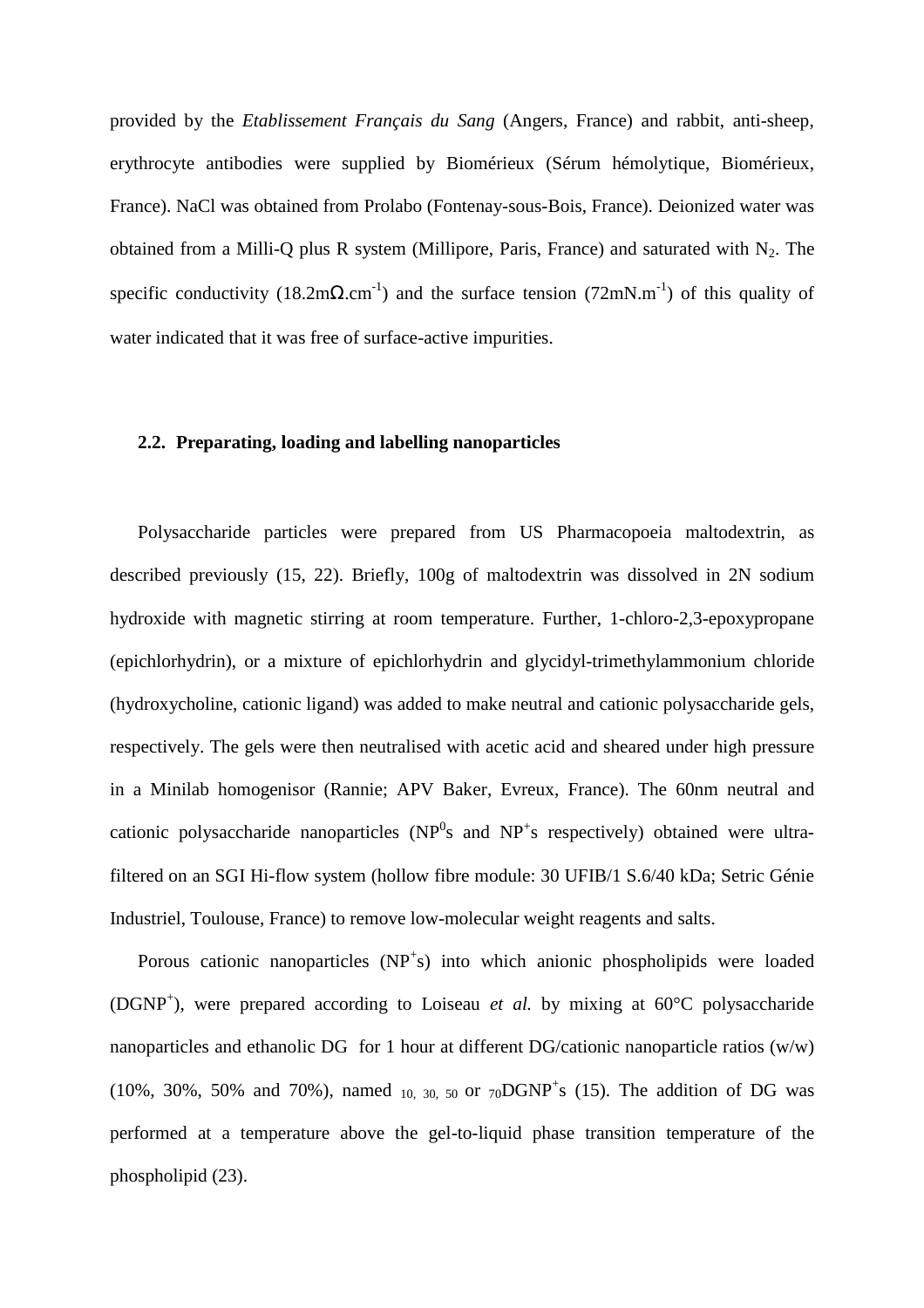BSA-loaded nanoparticles (BSANP<sup>+</sup>s and BSA/<sub>70</sub>DGNP<sup>+</sup>s) were made by mixing NP<sup>+</sup>s or  $_{70}$ DGNP<sup>+</sup>s at 20°C for 10 min. with increasing amounts of BSA at different BSA / NPs ratios (w/w) (100%, 200%, 300%), named <sub>100, 200</sub> or <sub>300</sub>BSANP<sup>+</sup>s and <sub>100</sub> or <sub>200</sub>BSA/<sub>70</sub>DGNP<sup>+</sup>s. After that, NPs were dialysed and packaged after a 0.2µm filtration.

The binding of BSA or DG to the NPs was evaluated using gel permeation chromatography on Sephadex and was found to be total. Biacore studies confirmed these results (24). Stability studies also showed that even after five days no protein was released from the NPs.  $DGNP^+$  samples of over a year in solution were found to be stable in term of size, zeta potential and lipid insertion (data not shown).

### **2.3. Size and zeta potential determination**

The average hydrodynamic diameter and the polydispersity index of nanoparticles were determined by dynamic light scattering using a Malvern Autosizer 4700 (Malvern Instruments S.A., Worcestershire, UK) fitted with a 488nm laser beam at a fixed angle of 90°. Measurements were taken at  $25^{\circ}$ C, with  $0.89x10^{-2}$ Pa.s viscosity and a refractive index of 1.33. The nanoparticles were concentrated at 0.5mg/ml in 15mM NaCl solution, to enable measurements (performed in triplicate), in order to assure a convenient scatter intensity on the detectors. The zeta potential measurements were carried out using a Zeta Sizer 2000 (Malvern Instruments, France) equipped with an AZ-4 cell and were based on the laser-doppler effect. Each sample was properly diluted with 15mM NaCl solution, in order to maintain the number of counts per second to around 600. Three measurements were carried out for each sample and mean values with standard deviations were calculated.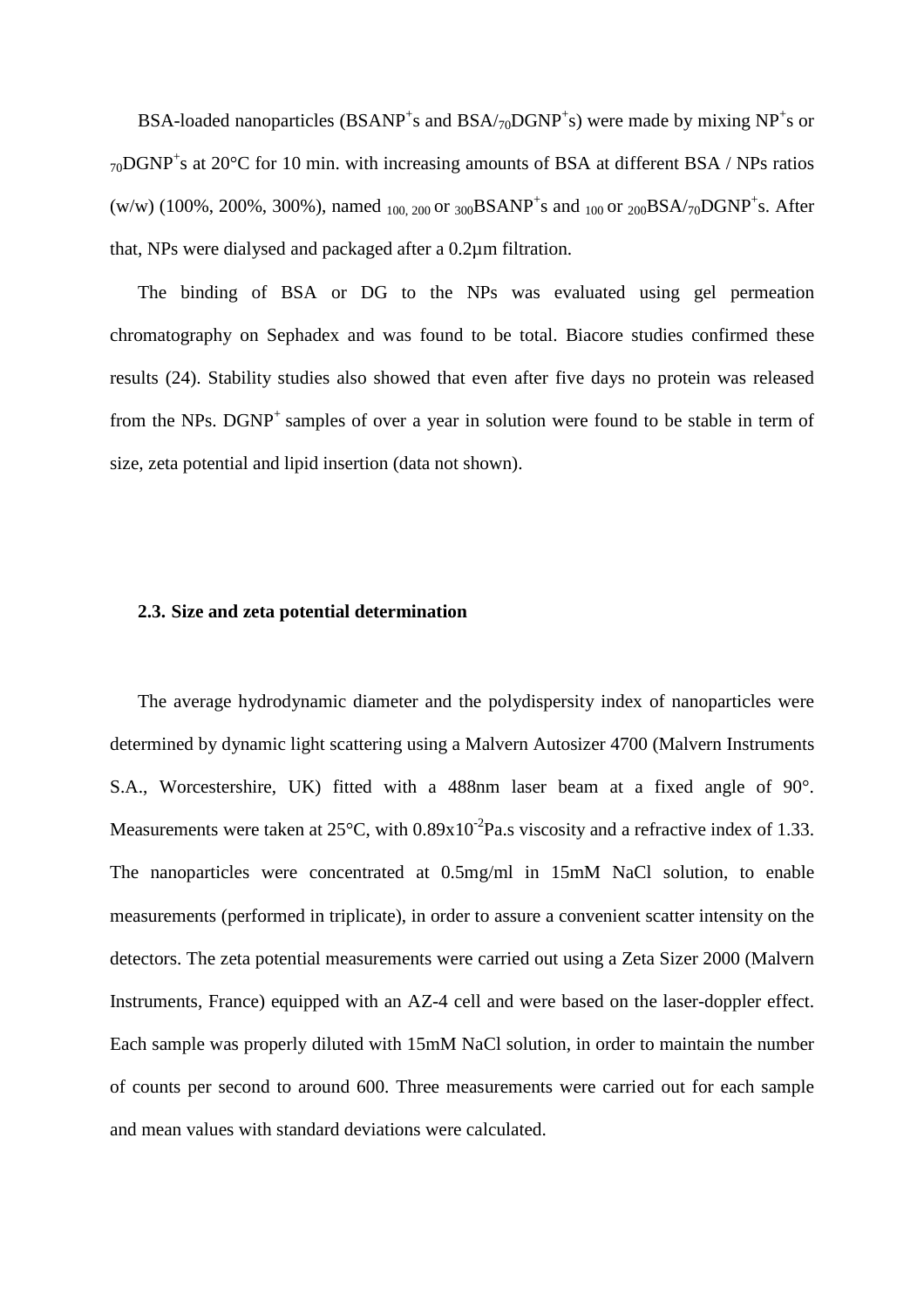#### **2.4. Static Light Scattering (SLS)**

Molecular weight measurements were determined by SLS using a Malvern Autosizer 4700 (Malvern Instruments S.A., Worcestershire, UK) fitted with a 488nm laser beam at a fixed angle of 90°. Measurements used sample time-averaged intensity on a long time-scale relative to molecular diffusion (seconds to minutes) to determine the molecular weight (Mw) (in the typical range of 1kDa to 20MDa) (25, 26). They were taken at  $25^{\circ}$ C, with  $0.89 \times 10^{-2}$ Pa.s viscosity and a refractive index of 1.33. The nanoparticles were concentrated at 0.5 mg/ml in deionised water.

## **2.5. Electrophoretic mobility measurements**

Electrophoretic mobility  $(\mu)$  (m<sup>2</sup>.s<sup>-1</sup>.V<sup>-1</sup>) measurements of NP<sup>+</sup>s and <sub>70</sub>DGNP<sup>+</sup>s (particle speed in a given electric field) were performed using a Malvern Zeta Sizer 2000. Measurements were made as a function of NaCl concentrations in water at 25°C, with a dielectric constant of 79, a refractive index of 1.33, viscosity of 0.89  $x10^{-2}Pa.s$ , cell voltage of 150V, and a current of 5mA. The nanoparticles were diluted in Milli-Q water and different NaCl concentrations were used: 1.5, 2, 10 and 50mM. Each particle sample was diluted at the concentration of 1.16mg of NP/ml in Milli-Q water and the conductivity was measured at room temperature. Nanoparticle electrokinetic characteristics were determined using 'soft' particle electrophoresis analysis, as described by Ohshima (27), representing the best curve fitting the two-layer model. Analysis was carried out as described previously (28).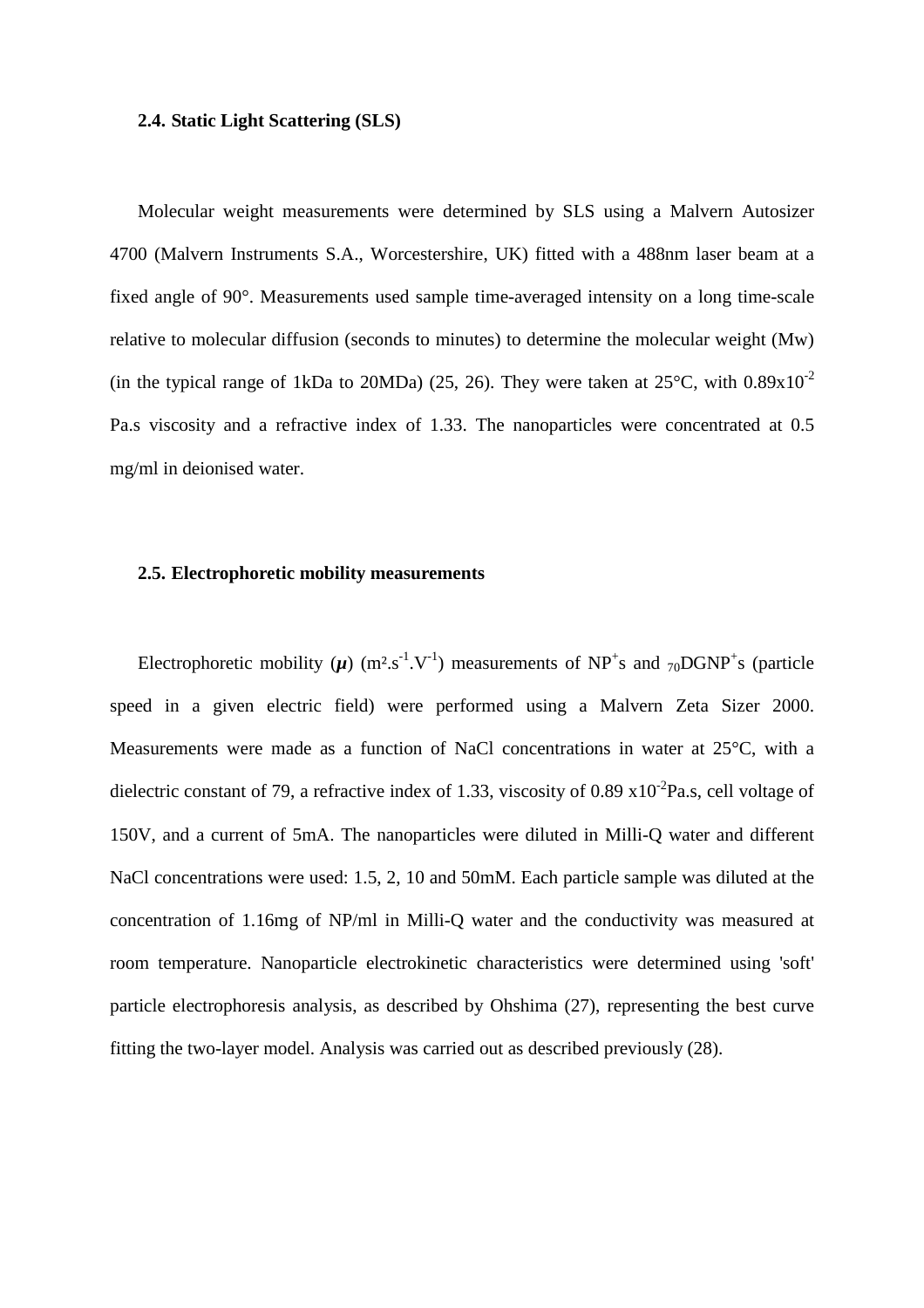#### **2.6. Transmission Electron Microscopy (T.E.M.) of nanoparticles**

Electron microscopy images were obtained on a JEOL JEM2010 TEM. The direct observation of  $_{70}$ DGNP<sup>+</sup>s was carried out by placing 10 $\mu$ L of  $_{70}$ DGNP<sup>+</sup> solution onto a copper grid with a porous carbon film. The copper grid was placed on a piece of filter paper, so that buffer solution could be removed by filter paper. Negative staining was obtained by placing 10µL of 7 % uranyl acetate solution onto a sample grid for 5 minutes. Excess liquid was then removed from the sample by lightly touching the edge of filter paper with the edge of the grid. The sample grids were put in a desiccator overnight before the T.E.M. examination took place.

#### **2.7. Complement activation**

Complement consumption was assessed in normal human serum (NHS) by measuring the residual haemolytic capacity of the complement system after contact with  $NP^{0}$ s,  $NP^{+}$ s, <sub>10, 30, 50</sub> and  $_{70}$ DGNP<sup>+</sup>s or <sub>100, 200</sub> and <sub>300</sub>BSANP<sup>+</sup>s. The technique consisted in determining the amount of serum required to haemolyse 50 % of a fixed number of sensitised sheep erythrocytes (CH50 units). A veronal-buffer saline containing  $0.15 \text{mM}$  Ca<sup>2+</sup> and  $0.5 \text{mM}$  Mg<sup>2+</sup> was prepared as previously described  $(VBS^{++})$  (7). Sheep erythrocytes were sensitised by rabbit anti-sheep erythrocyte antibodies and suspended at a final concentration of  $1.10<sup>8</sup>$ cells/ml in VBS++. To assess the consumption of CH50 units in the presence of the particles during a constant incubation time, increasing amounts of particle suspensions were added to NHS diluted in VBS<sup>++</sup> so that the final dilution of NHS in the reaction mixture was  $\frac{1}{4}$  (V/V) in a final volume of 1ml. After 60 minutes of incubation at 37°C with gentle agitation, the suspension was diluted at  $1/25$  (V/V) in VBS<sup>++</sup> then aliquots at different dilutions were added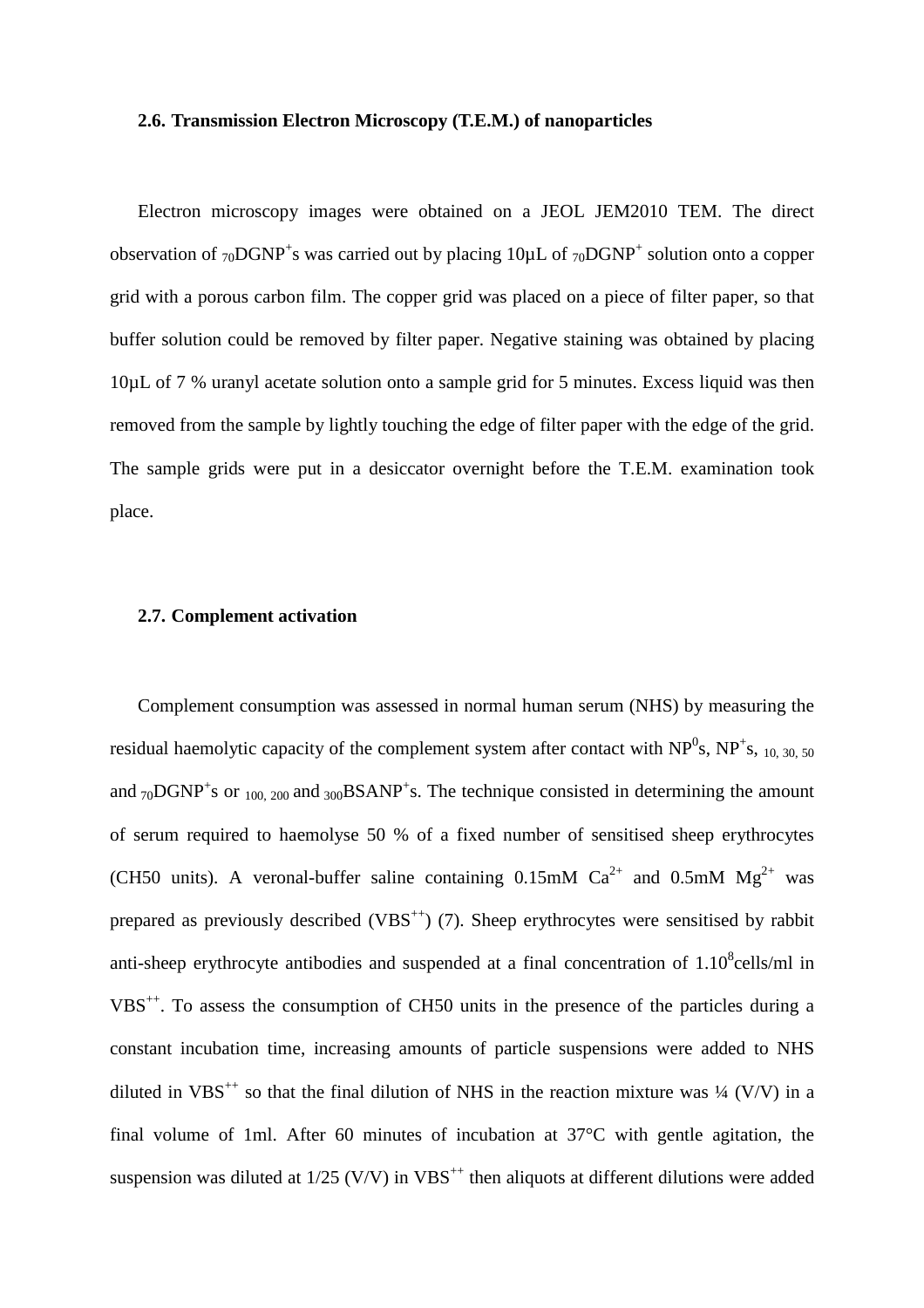to a given volume of sensitised sheep erythrocytes. After 45 minutes of incubation at 37°C, the reaction mixture was centrifuged at 2,000rpm for 10 minutes. The absorption of the supernatant was determined at 415nm with a microplate reader (Multiskan Anscent, Labsystems SA, Cergy-Pontoise, France) and compared to the results obtained with the control serum. After determining the CH50 units remaining in the serum, the results were expressed as the consumption of CH50 units as a function of the nanoparticle surface area calculated as described elsewhere (28) in order to compare nanoparticles of different average diameters.

# **3. Results and discussion**

# **3.1. Characterisation of DG or BSA insertion in NP<sup>+</sup> s**

Table 1 shows the mean hydrodynamic diameter, size distribution and zeta potential (ζ) of free NP or NP loaded with DG or BSA. We observed that neutral and cationic NPs had the same mean size and that DG-loading did not change the cationic NP size. Neutral nanoparticles (NP $^{0}$ ) had, as expected, a zeta potential of 0mV. All cationic NPs had a zeta potential around 30mV, even when they were prepared with increasing amounts of DG. No free liposomes were observed since DG liposomes prepared using the same conditions had a mean diameter of 250nm and a zeta potential of -41.5mV as previously described (29). Taken together, these results suggest that the anionic lipids strongly interact with the cationic NPs and penetrate totally within their structure. Indeed DG is an anionic lipid that can strongly interact with the cationic charges of the porous  $NP<sup>+</sup>$ s. Experimentally we were not able to prepare NP with higher amounts of DG, since irreversible aggregation occurred, suggesting that the NP core was saturated by an excess of anionic lipids.  $NP<sup>+</sup>s$  could also absorb large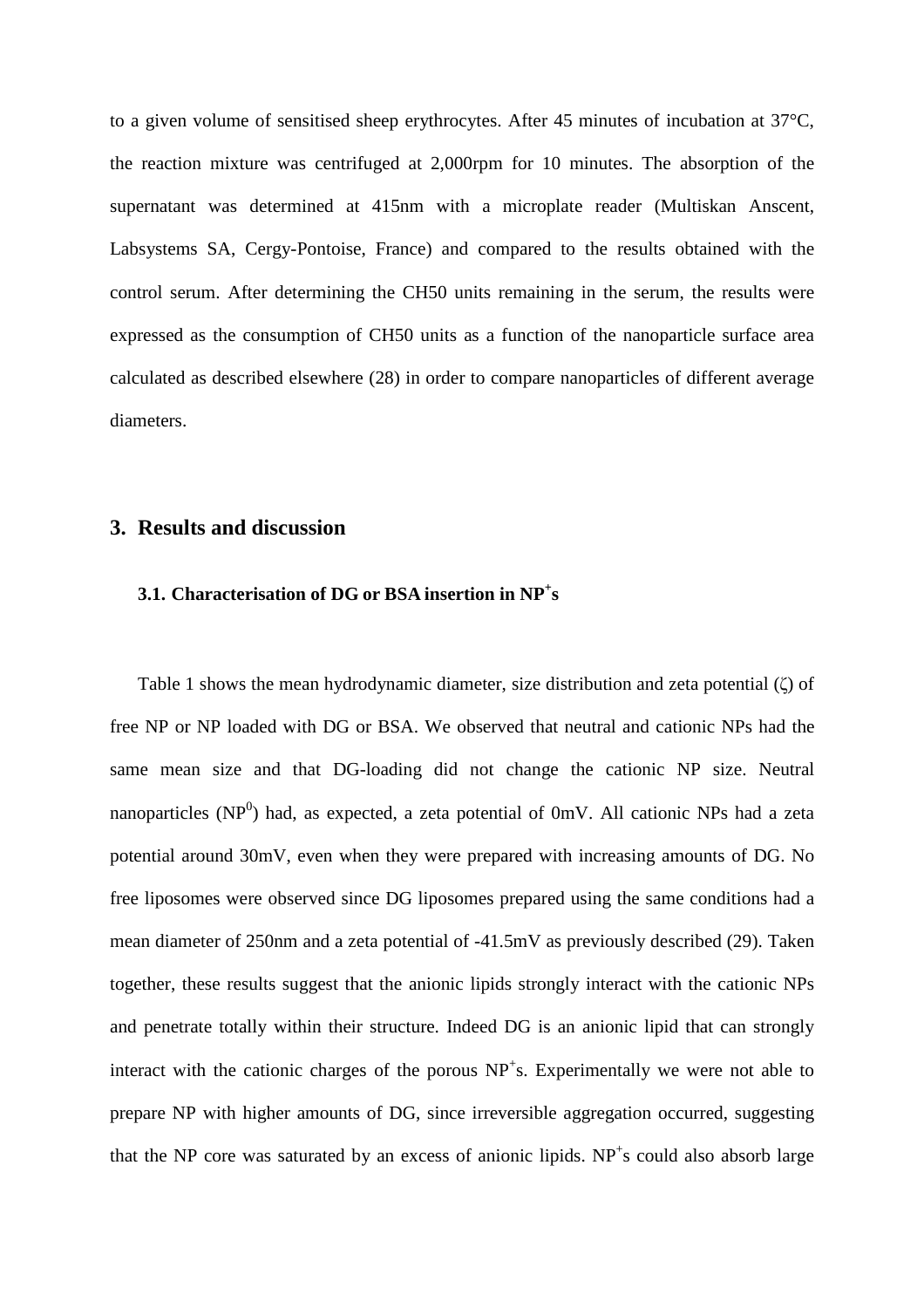amounts of BSA (6.8nm,  $\zeta = -5.6$ mV) without size modification (Table 1). With BSA, the zeta potential decreased progressively with the increase of BSA loading. So, as for DG inclusion, no free BSA was observed, suggesting a total encapsulation of BSA.

DG insertion did not inhibit the additional insertion of BSA in DGNP<sup>+</sup>s (Table 1). Saturation of the loading of the nanoparticles with BSA was faster in DGNP<sup>+</sup>s compared to  $NP<sup>+</sup>s$  (Fig. 1). Maximum BSA incorporation in  $_{70}DGNP<sup>+</sup>s$  was 200% (w/w, protein/NP). BSA loading in NPs was confirmed by zeta potential and size analysis. BSA incorporation did not change DGNP sizes (Table 1). No additional peaks or polydispersity index rises were observed, indicating that no free proteins were detected. A decrease of zeta potential was observed when BSA incorporation exceeded 200% for  $NP^+s$  and 100% for  $70DGNP^+s$  (Fig. 1). These results confirmed that the  $DG$  is inside the  $NP<sup>+</sup>$  core, limiting BSA loading, owing to the saturation of the  $NP<sup>+</sup>$  core by DG. The zeta potential decrease reflects the BSA progression from the inside toward the  $NP<sup>+</sup>$  surface as the core is progressively saturated (Fig. 1). The negative influence of BSA became more pronounced in  $DGNP^+s$  than  $NP^+s$ . Thus  $_{200}$ BSA/ $_{70}$ DGNP<sup>+</sup>s had a neutral zeta potential. We observed that zeta potential standard deviation of free NP<sup>+</sup>s is high while this standard deviation is lowered when lipids or proteins are absorbed. This result could be explained by the high mobility of the oligosaccharides on the surface of the nanoparticles where they are not filled by lipids or proteins. The absorption of anionic compounds should impair this surface mobility by structuring the inner part of the nanoparticles therefore lowering these movements and surface charge density.

## **3.2. T.E.M of nanoparticles and molecular weight determination**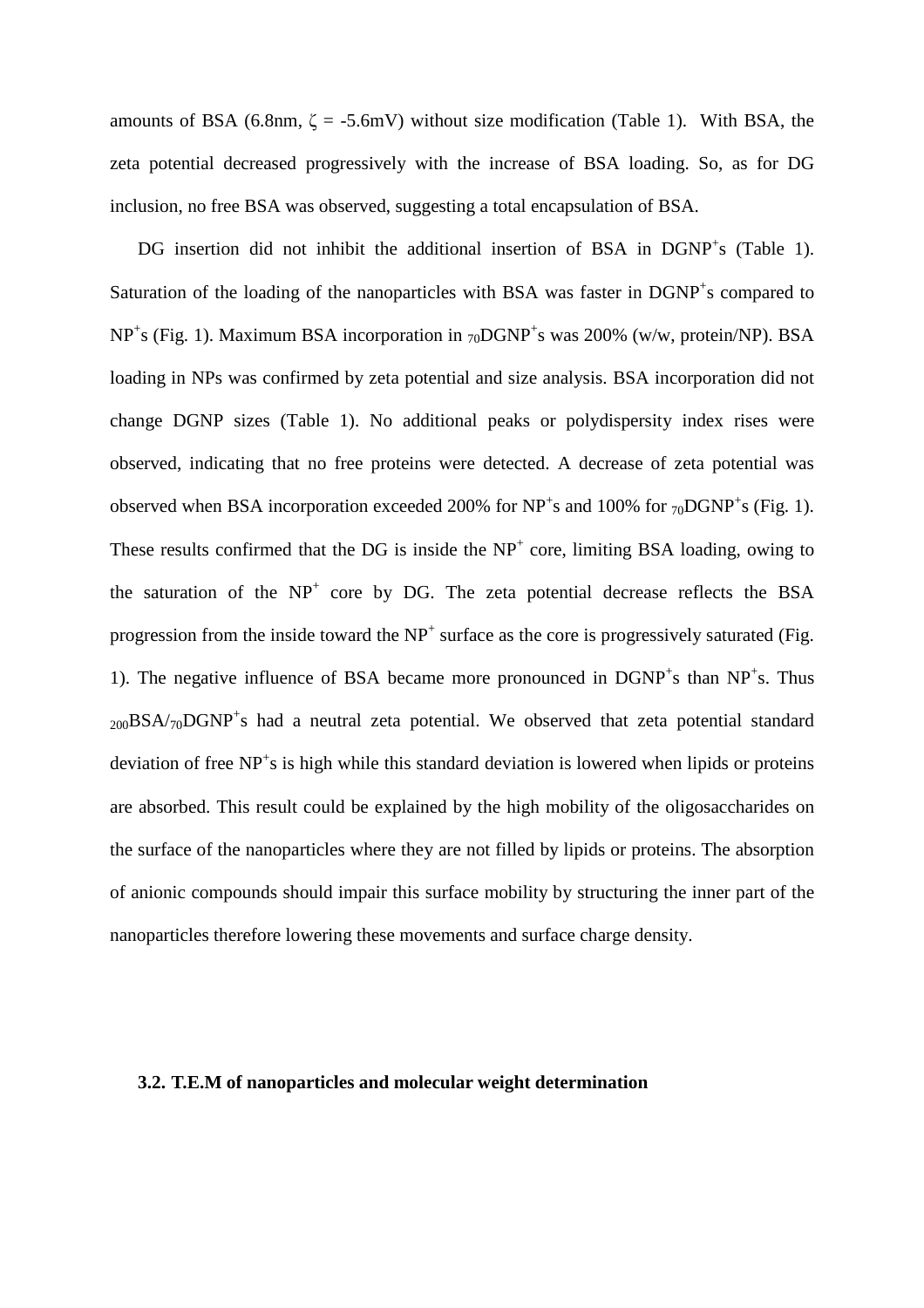The  $_{70}$ DGNP<sup>+</sup>s were observed by negative staining via T.E.M, in contrast to NP<sup>+</sup>s and NP<sup>0</sup> s (Fig. 2). These experiments, supported by observations made by De Miguel *et al*., indicated that NP might collapse due to dehydration and that its porous polysaccharide matrix was not dense enough for electron transmission (30).

The static light scattering measurement revealed an approximate Molecular weight of 4,000kDa for unloaded  $NP<sup>+</sup>$ s which increased up to 11,000 kDa after post insertion of DG for  $_{70}$ DGNP<sup>+</sup>s. Finally, T.E.M. observation, size and SLS measurements and zeta potential variations provided evidence that DG is indeed located inside the  $NP<sup>+</sup>$ s.

## **3.3. Interfacial structure of NP predicted from 'soft' particle electrophoresis analysis**

Electrophoretic mobility  $(\mu)$  represents the velocity of a particle in a given electric field and its value is often converted into zeta potential value. 'Soft' particle electrophoresis analysis has been put into practice to predict NP interfacial structures (31). 'Soft' particle electrophoresis analysis, as described by Ohshima, has shown that 'soft' particle  $\mu$  depended on the volume charge density distribution in the polyelectrolyte layer, particle size and also on applied oscillating electric field frequency. It depended upon frictional forces exerted on liquid flow by polymer segments, in the polyelectrolyte layer (27).

'Soft' particle theory allowed Na<sup>+</sup> and Cl<sup>-</sup> penetrability studies in different accessible layers on the NP surface (32). This theory can be used when  $\mu$  is influenced by only one sublayer (33) or when it is influenced by two sublayers (34). Theoretical values of  $\mu$  were calculated via soft-particle electrophoresis analysis (28) and compared to experimental data (Fig. 3). Two sublayers were considered at the  $NP<sup>+</sup>$  surface (Fig. 3): an outer-sublayer (sublayer 1) characterised by a charge density Q1 for ionised groups and a thickness d, and an inner-sublayer (sublayer 2) with a charge density Q2 (34). The parameter  $\lambda$  characterises the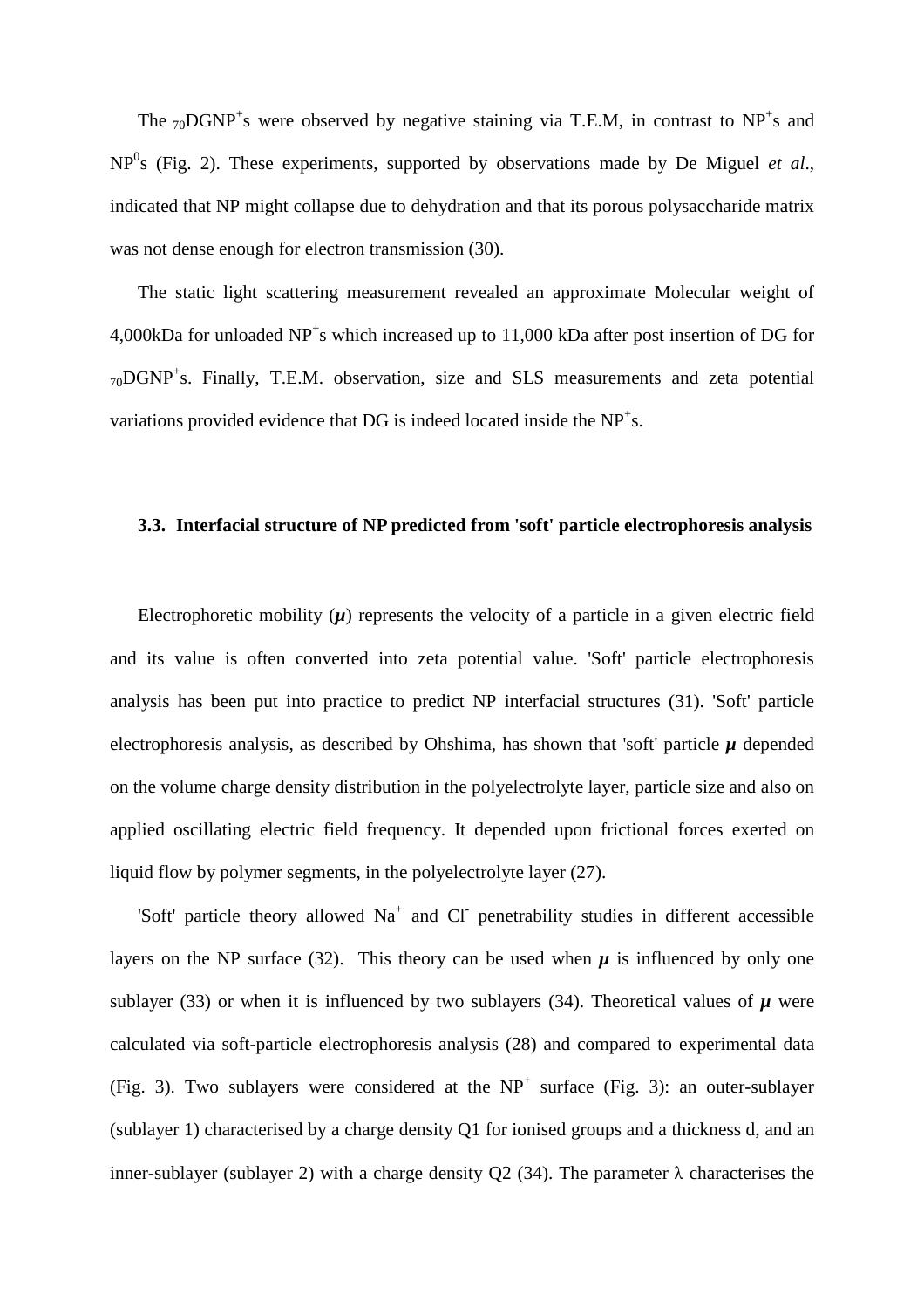degree of friction exerted on the liquid flow at the surface layer. The reciprocal of  $\lambda$  (1/ $\lambda$ ) has the dimension of a length and can be considered as a 'softness' parameter. Q1, Q2,  $1/\lambda$  and d were determined by a curve-fitting procedure.  $NP^+s$  and  $70DGNP^+s$  displayed comparable results. Identical values were found for best  $NP^+$  and  $_{70}DGNP^+$  curve-fitting analysis. This showed that their  $\mu$  might be dependent on two sublayers with different charges ( $\mathbb{R}^2 = 0.97$ ). The outer sublayer was found to have a  $Q1 = 2.40 \times 10^{6}$ C.m<sup>-3</sup> and a thickness d = 2.99 x10<sup>-9</sup>m. The inner-sublayer had a Q2 = 4.48 x10<sup>2</sup>C.m<sup>-3</sup> and these NPs had a  $1/\lambda = 4.00 \times 10^{-9}$ m (Table 2). Despite the incorporation of high amounts of DG in NP<sup>+</sup>s, these NPs presented no significant difference in their surface charge accessibility. The presence of these two sublayers might be surprising, especially because cationic groups are grafted homogeneously during the synthesis of the  $NP<sup>+</sup>$  gel. This could be explained by the hypothesis of the presence of a counter-ion gradient (Fig. 4). During nanoparticle synthesis, cationic groups provided by a quaternary ammonium graft  $(RN-(CH<sub>3</sub>)<sub>3</sub><sup>+</sup>)$ , were associated with anionic counter ions. During the last step of nanoparticle synthesis, most of the counter ions were eliminated by ultrafiltration in Milli-Q water*.* 

The BSA and DG incorporation into  $_{70}$ DGNP<sup>+</sup>s and  $_{100}$  and  $_{200}$ BSANP<sup>+</sup>s did not modify the size, the zeta potential nor the electrophoretic mobility curves. This might suggest that DG and BSA are internalised too deeply inside the  $NP<sup>+</sup>$  core to influence its  $\mu$  and consequently the  $\zeta$ . This is not the case for high amounts of BSA and for NP<sup>+</sup>s already filled with DG and secondly filled with BSA (Table 1).

## **3.4. Complement activation**

Opsonisation is the process whereby foreign organisms or particles become covered with opsonin proteins, thereby making them more visible to phagocytic cells. The capacity of NPs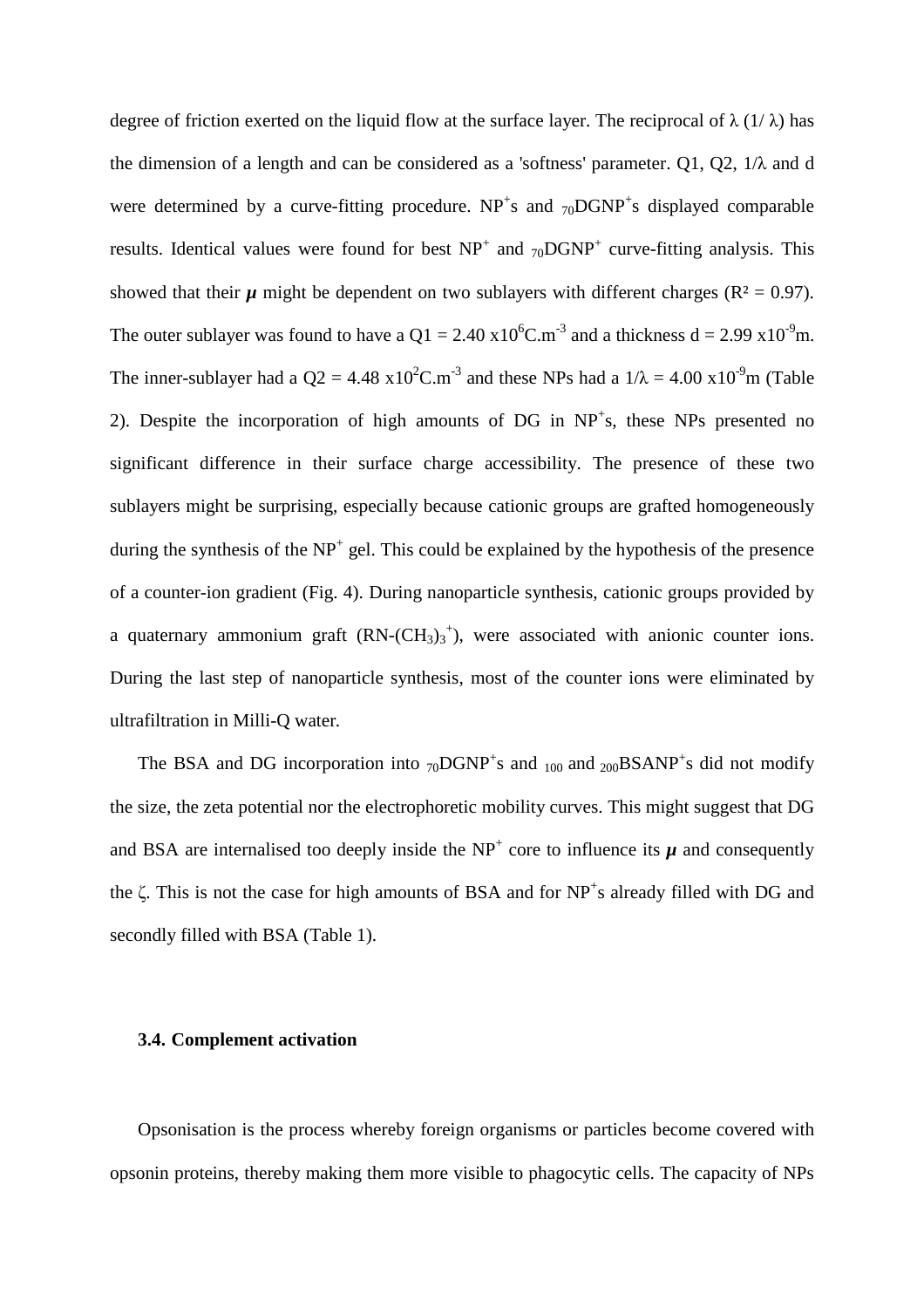to bind opsonin proteins can be appreciated by different assays, one of them being the haemolytic CH50 test. This test can be considered as an *in vitro* indicator before intravenous (i.v.) administration in animals (35). The CH50 test consists in measuring the haemolytic activity of a human serum versus 50% of sheep erythrocyte concentration remaining after contact with particles (6, 7, 36). The consumption of CH50 units is measured at a fixed amount of human serum (HS) in the presence of an increasing surface area of particles.

As shown in Fig. 5, CH50 unit consumption for cationic NP<sup>+</sup>s without any DG or BSA was tested and was shown to be a strong activator of the complement system: 100% activation was obtained for  $100 \text{cm}^2/\text{ml}$  of NP<sup>+</sup> surface area. This is equivalent to what has already been observed with synthetic poly (methyl methacrylate) NPs which were found to have a half-life of only 3 minutes in mice plasma circulation (37). Two factors could be involved in this high level of activation. The first is the high cationic charge at the  $NP<sup>+</sup>$  surface. The literature has described that charged particles, particularly cationic ones, are generally strong activators of the immune system (38, 39). Any of several attractive forces including Van der Walls, electrostatic, ionic and hydrogen bonds can be involved in opsonin binding to the  $NP<sup>+</sup>$  surface (40). The second is the presence of a polysaccharide backbone including many hydroxyl (OH) groups. Indeed, the complement proteins C3b were known to bind on dextran particle surfaces thanks to polysaccharidic OH groups (41, 42). They result from complement proteins C3 cleavage which makes the internal thioester bond available to react with OH groups. Thioester bond was formerly located inside a hydrophobic pocket (43) and makes visible thanks to the C3 cleavage. This high level of interaction with the complement protein C3b can trigger alternative pathways of complement system activity (44). A nucleophilic link between OH groups and C3b thioester bonds depends on OH electronic density, but also on the polymer backbone type and polymer conformation (44). This can explain dextran ability to decrease complement activation depending on their brush or mushroom conformation at NP surfaces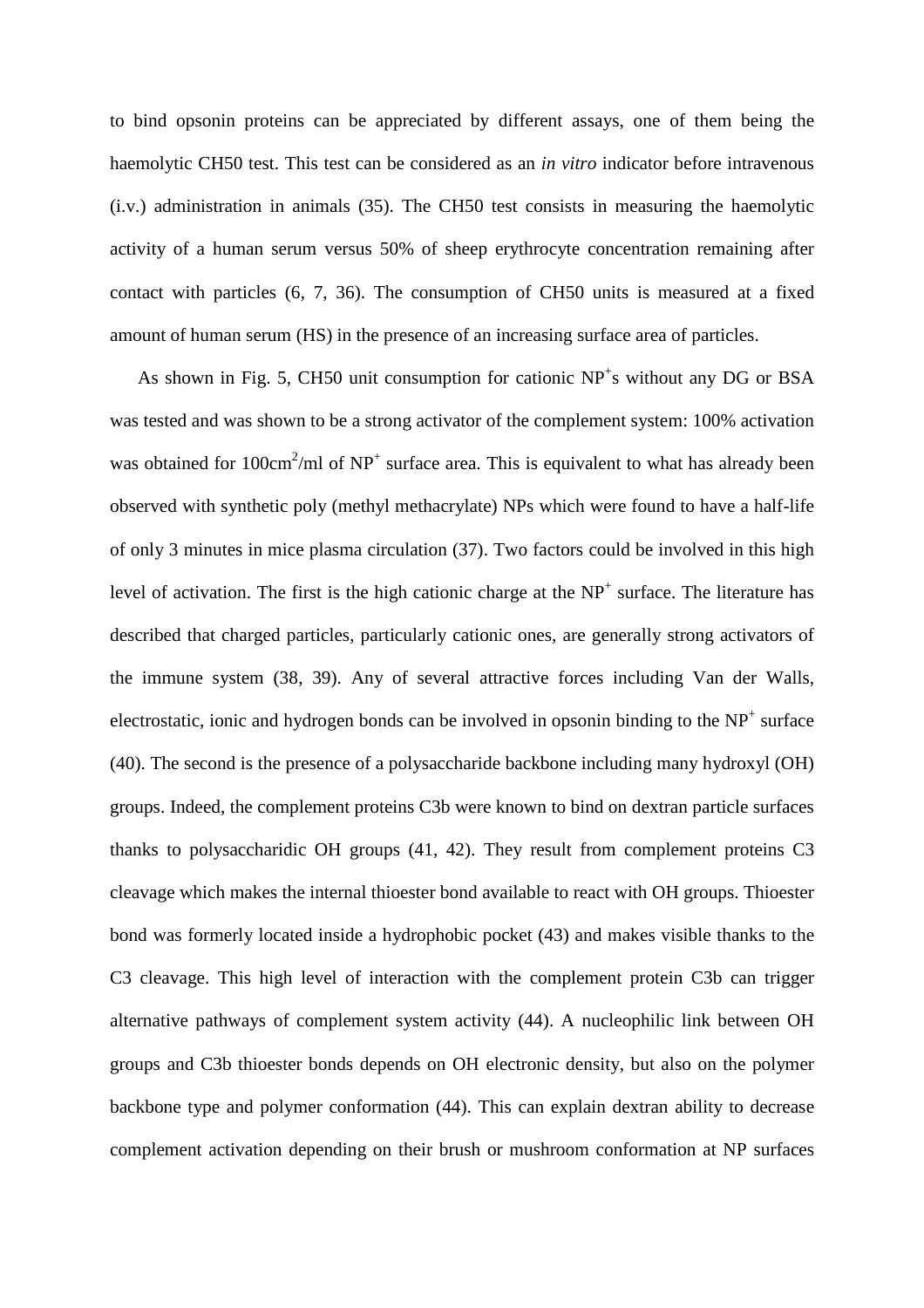(37). However  $NP<sup>0</sup>s$ , which are made with the same polysaccharide backbone, did not activate the complement system, even at  $250 \text{cm}^2/\text{ml}$  (Fig. 5a), in accordance with the literature (3, 45). We can conclude that this polymer backbone is not a complement activator despite the presence of OH groups and that ionic interactions of NP<sup>+</sup>s play a key role in the complement activation of these porous nanoparticles.

40% activation was obtained for  $22 \text{cm}^2/\text{ml}$  for DG liposomes. These liposomes are rather rigid with a negative charge at their surface (Fig. 5a) (29, 46). These two parameters are often associated with high levels of complement activation. However, contrary to what might be expected, DG incorporation inside NP<sup>+</sup>s decreased CH50 unit consumption. Nanoparticles containing 10% of DG were still strong activators (Fig. 5a). When DG percentage was increased to 30%, no activation was observed for the same surface area. 100% activation was obtained at around  $180 \text{cm}^2$ . A strong decrease of CH50 consumption units was correlated to an increase of DG content with a dramatic effect observed when nanoparticles contained 50% or 70% of DG. Indeed 100% activation was reached for a  $222 \text{cm}^2/\text{ml}$  for  $50 \text{DGNP}^+$ s and  $_{70}$ DGNP<sup>+</sup>s even at 250cm<sup>2</sup>/ml did not activate the complement system (Fig. 5a).

To evaluate if the decrease of complement activation was due to the filling of the  $NP<sup>+</sup>$ frame by any component, or especially by the hydrophobic component*,* we assessed CH50 consumption units for hydrophilic molecule (BSA)-loaded NP<sup>+</sup>s. Free BSA did not activate the complement system even at  $250 \text{cm}^2/\text{ml}$ .  $_{100}$ BSANP<sup>+</sup>s were also strong activator with 90% activation obtained for a  $125 \text{cm}^2$  nanoparticle surface area (Fig. 5b). When BSA incorporation increased to 200% and 300% a large decrease in CH50 unit consumption was observed. Indeed, the maximum level of activation for  $_{200}$ BSANP<sup>+</sup>s and for  $_{300}$ BSANP<sup>+</sup>s was only of 20% at 190 and 250cm²/ml of particles, respectively (Fig. 5b). These results demonstrated that filling the NP<sup>+</sup> frame with high amounts of anionic model drugs, BSA or DG in our case, led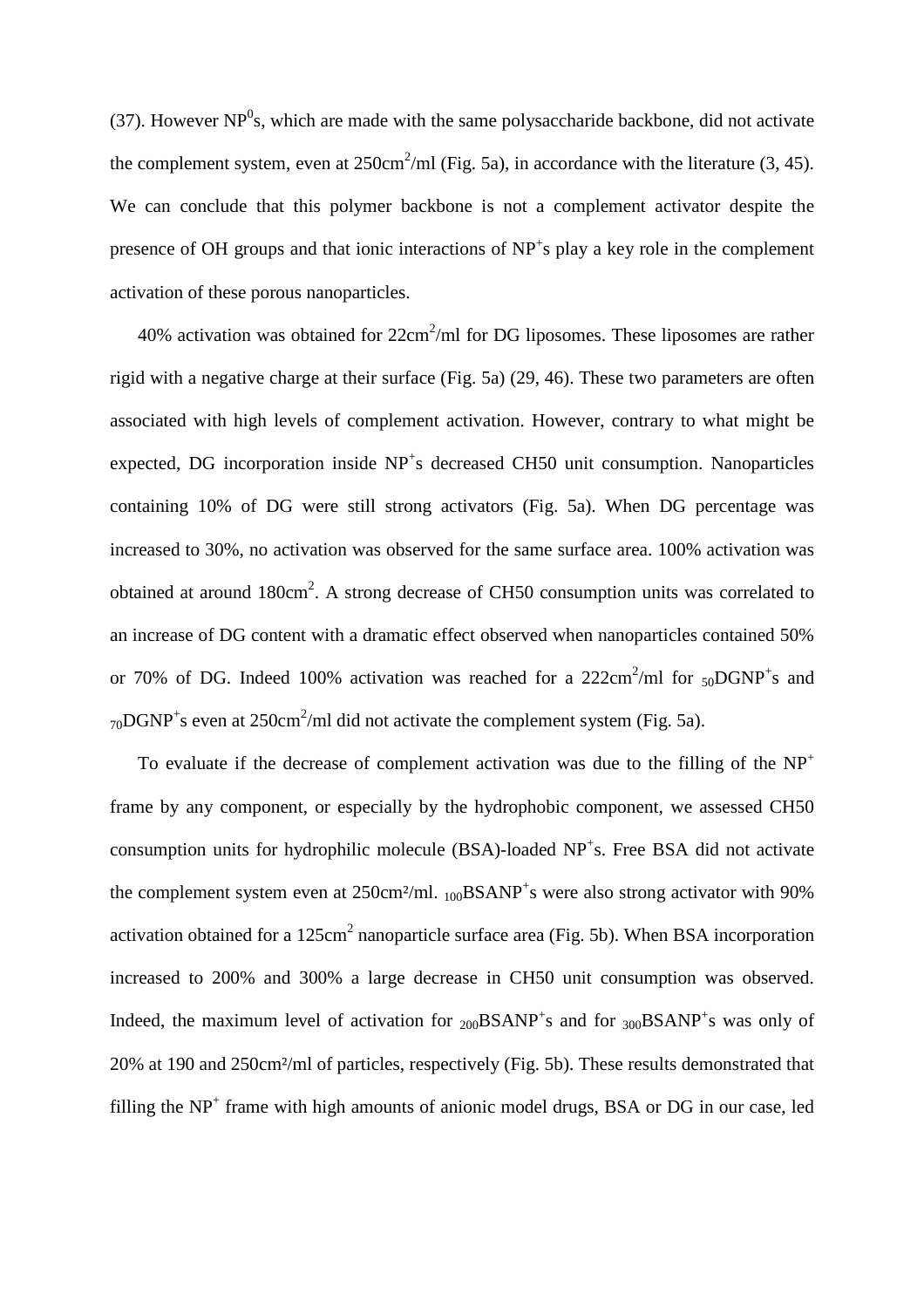to stopping the activation of the complement system, whereas BSA- and DG-loading did not cancel the zeta potential of  $NP<sup>+</sup>s$ .

In contrast to BSA, it seems that opsonins might not be loaded in  $_{70}DGNP<sup>+</sup>s$  because of their high molecular weight (over 150kDa)  $(5, 47)$ . Porous parts of NP<sup>+</sup> not filled by DG might be too small to contain opsonins.

Our study showed an inhibition of complement activation by BSA or DG loading inside NP<sup>+</sup> which might be compared to inhibition obtained after long chain of poly(ethylene glycol) (PEG) addition to strong activator nanoparticles, as shown by Van Butsele et al., Aqil et al. and Layer et al. (48-51). Indeed PEG create a steric barrier around particles able to protect against protein adsorption due to a decrease of surface hydrophobicity and a neutralization of surface potential. However high BSA or high DG loading inside  $NP<sup>+</sup>$  inhibit the complement activation as much as PEG addition on poly (methylmethacrylate-co-methacrylic acid) nanoparticle surface (52), but without cancelling the surface potential of these nanoparticles.

# **4. Conclusion**

These studies performed on cationic nanoparticles have demonstrated that they behave as sponges able to absorb high amounts of BSA and DG. This absorption changed neither their surface nor their size up to a certain amount. The incorporation of DG was characterised by an increase of NP molecular weight analysed by static light scattering. Studies performed on complement protein consumption showed that DG insertion progressively lowers the amount of complement proteins adsorbed up to a level of total inhibition. We have also demonstrated that NP<sup>+</sup>s can be loaded by a polyanionic molecule such as BSA despite their preliminary filling by a hydrophobic molecule such as DG. Thus these NPs could be considered as a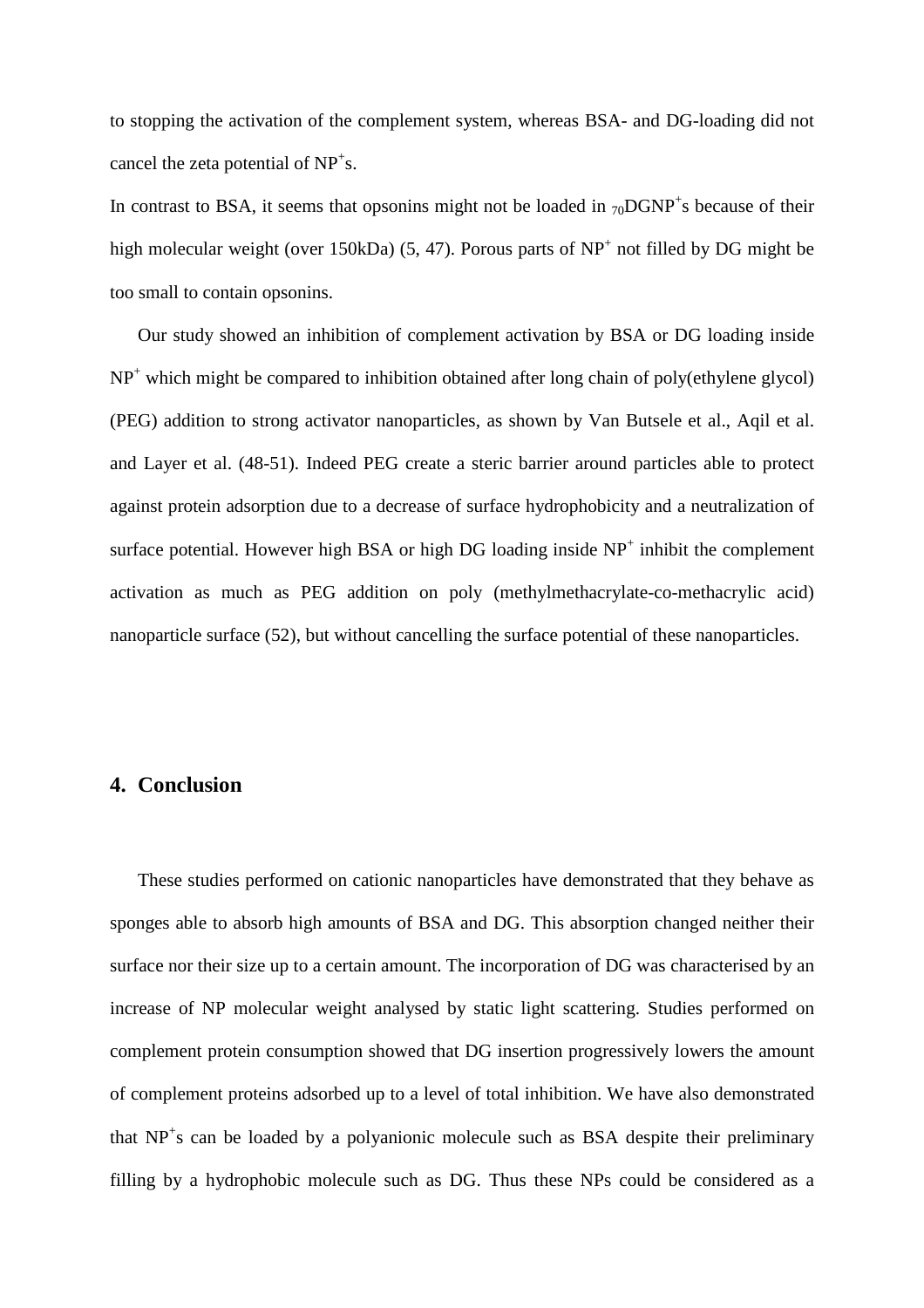genuine co-delivery system. In contrast to other nanostructured systems (8, 9, 37) in our case, the loaded drug itself was able to generate stealth NPs and represents an alternative to the use of PEG. We are currently studying the pharmacokinetics and biodistribution of these nanoparticles after *in vivo* administration and their potential as delivery system of a lipophilic drug

# **5. Acknowledgments**

We would like to thank Myriam Moreau, Christina Hubert (Inserm U646) and Pierre Legras (Animalerie Hospitalo-Universitaire,CHU, Angers, France) for technical support as well as Dr Alain Chevalier (Laboratoire d'Immunologie et Allergologie, Espace Centre Hospitalio-Universitaire d'Angers) for normal human serum supplies. We would like also to thank Robert Filmon and Romain Mallet from the *Service Commun d'Imagerie et d'Analyses Microscopiques* and Michel Terray from Malvern Instruments. A. Paillard was supported by a grant from *Le comité départemental de la Ligue Contre le Cancer*. This work was also supported by the *Cancéropôle Grand-Ouest* and by *la Ligue National Contre le Cancer* via *Equipe Labellisée 2007* funding.

# **Bibliography**

- 1. M. Morille, C. Passirani, A. Vonarbourg, A. Clavreul, and J. P. Benoit. Progress in developing cationic vectors for non-viral systemic gene therapy against cancer. *Biomaterials* **29**: 3477-96 (2008).
- 2. D. C. Drummond, C. O. Noble, M. E. Hayes, J. W. Park, and D. B. Kirpotin. Pharmacokinetics and in vivo drug release rates in liposomal nanocarrier development. *J Pharm Sci* **97**: 4696-740 (2008).
- 3. S. M. Moghimi, A. C. Hunter, and J. C. Murray. Long-circulating and target-specific nanoparticles: theory to practice. *Pharmacol Rev* **53**: 283-318 (2001).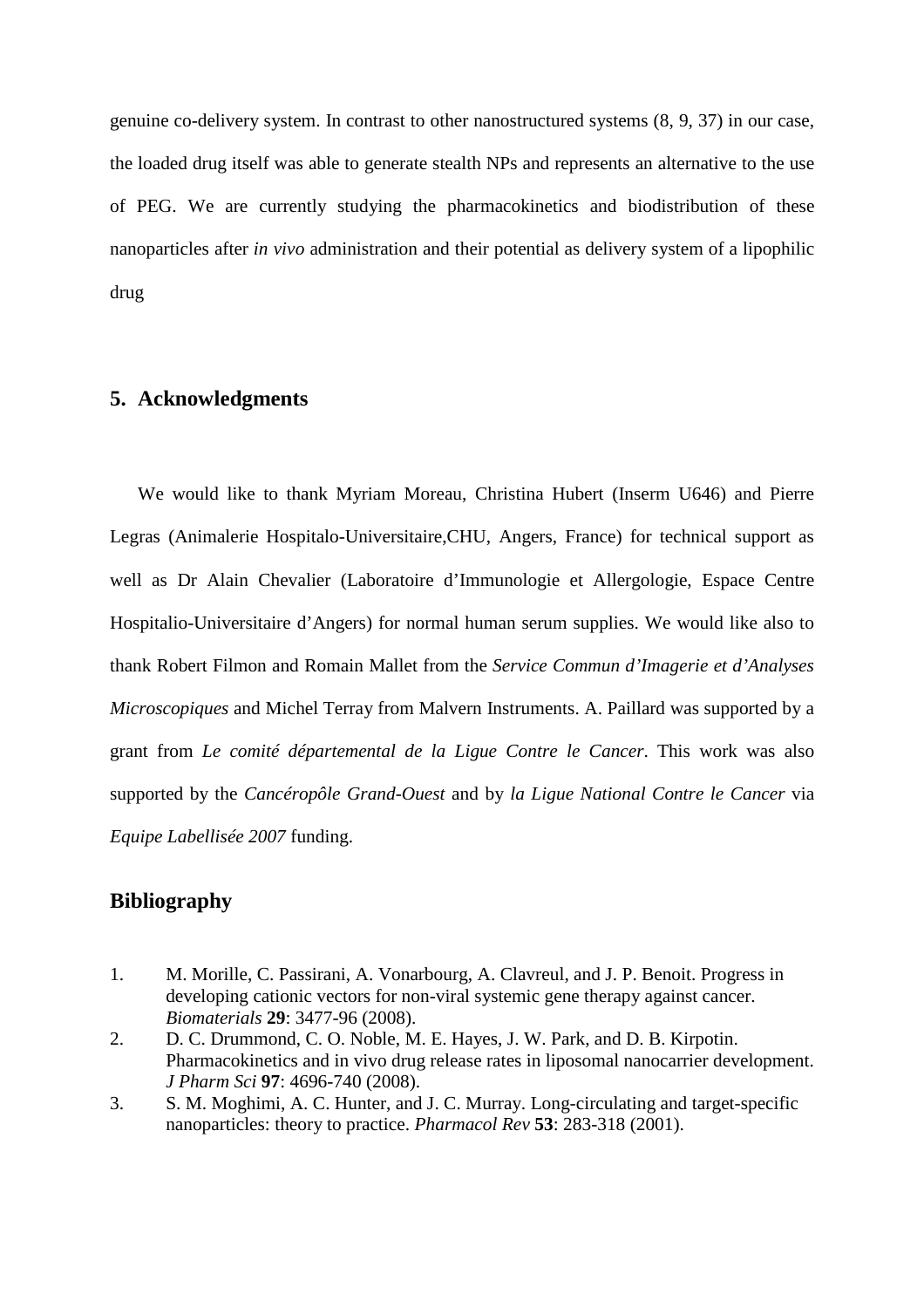- 4. C. Passiraniand J. P. Benoit. Complement activation by injectable colloidal drug carriers. In R. I. Mahato (ed), *Biomaterials for Delivery and Targeting of Proteins and Nucleic Acids* (R. I. Mahato, ed), New York: CRC, 2005, pp. 187-230.
- 5. H. J. Muller-Eberhard. Molecular Organization and Function of the Complement System. 321-343 (1988).
- 6. M. Mayer. Complement and Complement fixation. In Kabat EA, Mayer MM, eds. Experimental immunochemistry; énd edn. Springfield, IL, USA: Thomas. 133-156 (1961).
- 7. M. Kazatchkine, G. Hauptmann, and U. Nydegger. Techniques du Complement. *Livre ed.INSERM collection technique en immunologie* 22-33 (1986).
- 8. A. L. Klibanov, K. Maruyama, V. P. Torchilin, and L. Huang. Amphipathic polyethyleneglycols effectively prolong the circulation time of liposomes. *FEBS Lett* **268**: 235-7 (1990).
- 9. T. M. Allenand A. Chonn. Large unilamellar liposomes with low uptake into the reticuloendothelial system. *FEBS Lett* **223**: 42-6 (1987).
- 10. A. Gabizon, R. Isacson, E. Libson, B. Kaufman, B. Uziely, R. Catane, C. G. Ben-Dor, E. Rabello, Y. Cass, T. Peretz, A. Sulkes, R. Chisin, and Y. Barenholz. Clinical studies of liposome-encapsulated doxorubicin. *Acta Oncologica* **33**: 779-786 (1994).
- 11. H. Maeda, J. Wu, T. Sawa, Y. Matsumura, and K. Hori. Tumor vascular permeability and the EPR effect in macromolecular therapeutics: a review. *J Control Release* **65**: 271-84 (2000).
- 12. Y. Matsumuraand H. Maeda. A new concept for macromolecular therapeutics in cancer chemotherapy: mechanism of tumoritropic accumulation of proteins and the antitumor agent smancs. *Cancer Res* **46**: 6387-92 (1986).
- 13. A. Vonarbourg, C. Passirani, P. Saulnier, P. Simard, J. C. Leroux, and J. P. Benoit. Evaluation of pegylated lipid nanocapsules versus complement system activation and macrophage uptake. *J Biomed Mater Res A* **78**: 620-8 (2006).
- 14. Y. Jallouli, A. Paillard, J. Chang, E. Sevin, and D. Betbeder. Influence of surface charge and inner composition of porous nanoparticles to cross blood-brain barrier in vitro. *Int J Pharm* **344**: 103-9 (2007).
- 15. P. M. Loiseau, L. Imbertie, C. Bories, D. Betbeder, and I. De Miguel. Design and antileishmanial activity of amphotericin B-loaded stable ionic amphiphile biovector formulations. *Antimicrob Agents Chemother* **46**: 1597-601 (2002).
- 16. A. Debin, R. Kravtzoff, J. V. Santiago, L. Cazales, S. Sperandio, K. Melber, Z. Janowicz, D. Betbeder, and M. Moynier. Intranasal immunization with recombinant antigens associated with new cationic particles induces strong mucosal as well as systemic antibody and CTL responses. *Vaccine* **20**: 2752-63 (2002).
- 17. S. El mir, A. Casanova, D. Betbeder, and F. Triebel. A combination of interleukin-2 and 60 nm cationic supramolecular biovectors for the treatment of established tumours by subcutaneous or intranasal administration. *Eur J Cancer* **37**: 1053-60 (2001).
- 18. B. C. Baudner, O. Balland, M. M. Giuliani, P. Von Hoegen, R. Rappuoli, D. Betbeder, and G. Del Giudice. Enhancement of protective efficacy following intranasal immunization with vaccine plus a nontoxic LTK63 mutant delivered with nanoparticles. *Infect Immun* **70**: 4785-90 (2002).
- 19. D. Betbeder, S. Sperandio, J. P. Latapie, J. de Nadai, A. Etienne, J. M. Zajac, and B. Frances. Biovector nanoparticles improve antinociceptive efficacy of nasal morphine. *Pharm Res* **17**: 743-8 (2000).
- 20. A. Razafindratsita, N. Saint-Lu, L. Mascarell, N. Berjont, T. Bardon, D. Betbeder, L. Van Overtvelt, and P. Moingeon. Improvement of sublingual immunotherapy efficacy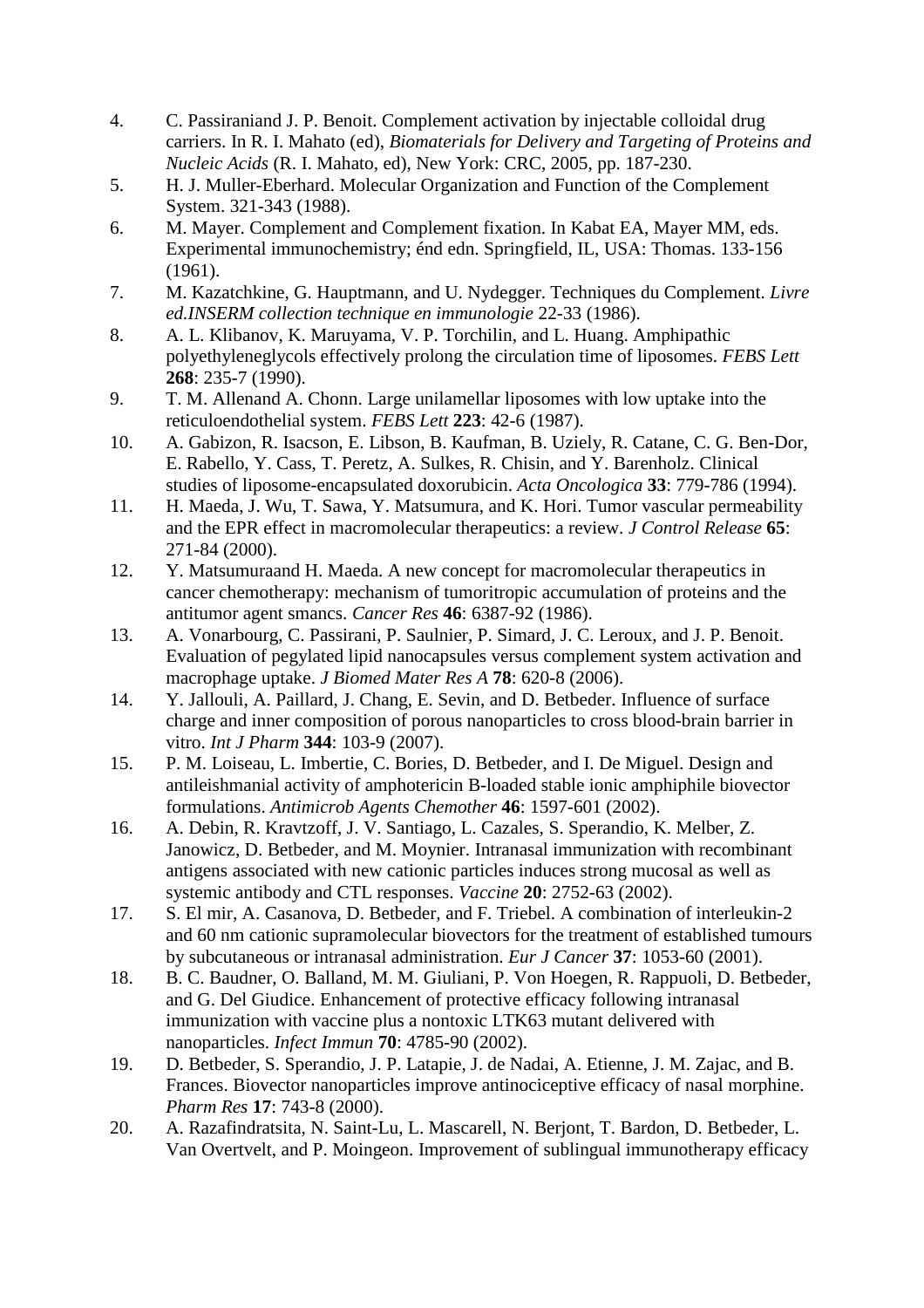with a mucoadhesive allergen formulation. *J Allergy Clin Immunol* **120**: 278-85 (2007).

- 21. L. Fenart, A. Casanova, B. Dehouck, C. Duhem, S. Slupek, R. Cecchelli, and D. Betbeder. Evaluation of effect of charge and lipid coating on ability of 60-nm nanoparticles to cross an in vitro model of the blood-brain barrier. *J Pharmacol Exp Ther* **291**: 1017-22 (1999).
- 22. M. Major, E. Prieur, J. F. Tocanne, D. Betbeder, and A. M. Sautereau. Characterization and phase behaviour of phospholipid bilayers adsorbed on spherical polysaccharidic nanoparticles. *Biochim Biophys Acta* **1327**: 32-40 (1997).
- 23. M. C. Woodleand D. Papahadjopoulos. Liposome preparation and size characterization. *Methods Enzymol* **171**: 193-217 (1989).
- 24. J. P. Siguier, M. Major, and O. Balland. Development of a new method to characterize (SMBV) antigen formulations using surface plasmon resonance technology. *Int J Pharm* **242**: 411-5 (2002).
- 25. M. M. Domingues, P. S. Santiago, M. A. R. B. Castanho, and N. C. Santos. What can light scattering spectroscopy do for membrane-active peptide studies? *Journal of Peptide Science* **14**: 394-400 (2008).
- 26. E. Serefoglou, J. Oberdisse, and G. Staikos. Characterization of the soluble nanoparticles formed through coulombic interaction of bovine serum albumin with anionic graft copolymers at low pH. *Biomacromolecules* **8**: 1195-1199 (2007).
- 27. H. Ohshima. Electrokinetics of soft particles. *Colloid & Polymer Science* **285**: 1411- 1421 (2007).
- 28. A. Vonarbourg, P. Saulnier, C. Passirani, and J. P. Benoit. Electrokinetic properties of noncharged lipid nanocapsules: influence of the dipolar distribution at the interface. *Electrophoresis* **26**: 2066-75 (2005).
- 29. K. Matsuzaki, M. Harada, S. Funakoshi, N. Fujii, and K. Miyajima. Physicochemical determinants for the interactions of magainins 1 and 2 with acidic lipid bilayers. *Biochim Biophys Acta* **1063**: 162-70 (1991).
- 30. I. De Miguel, L. Imbertie, V. Rieumajou, M. Major, R. Kravtzoff, and D. Betbeder. Proofs of the structure of lipid coated nanoparticles (SMBV) used as drug carriers. *Pharm Res* **17**: 817-24 (2000).
- 31. H. Ohshima. Electrophoretic Mobility of Soft Particles. *Journal of Colloid and Interface Science* **163**: 474-483 (1994).
- 32. V. Ducel, P. Saulnier, J. Richard, and F. Boury. Plant protein-polysaccharide interactions in solutions: application of soft particle analysis and light scattering measurements. *Colloids Surf B Biointerfaces* **41**: 95-102 (2005).
- 33. K. Makino, N. Yamamoto, K. Higuchi, N. Harada, H. Ohshima, and H. Terada. Phagocytic uptake of polystyrene microspheres by alveolar macrophages: effects of the size and surface properties of the microspheres. *Colloids and Surfaces B: Biointerfaces* **27**: 33-39 (2003).
- 34. K. Makino, M. Umetsu, Y. Goto, A. Nakayama, T. Suhara, J. Tsujii, A. Kikuchi, H. Ohshima, Y. Sakurai, and T. Okano. Interaction between charged soft microcapsules and red blood cells: effects of PEGylation of microcapsule membranes upon their surface properties. *Colloids and Surfaces B: Biointerfaces* **13**: 287-297 (1999).
- 35. A. Beduneau, P. Saulnier, N. Anton, F. Hindre, C. Passirani, H. Rajerison, N. Noiret, and J. P. Benoit. Pegylated nanocapsules produced by an organic solvent-free method: Evaluation of their stealth properties. *Pharm Res* **23**: 2190-9 (2006).
- 36. D. Labarre, B. Montdargent, M. Carreno, and F. Maillet. Strategy for in vitro evaluation of the interactions between biomaterials and complement system. *Journal of Applied Biomaterials* **4**: 231-240 (1993).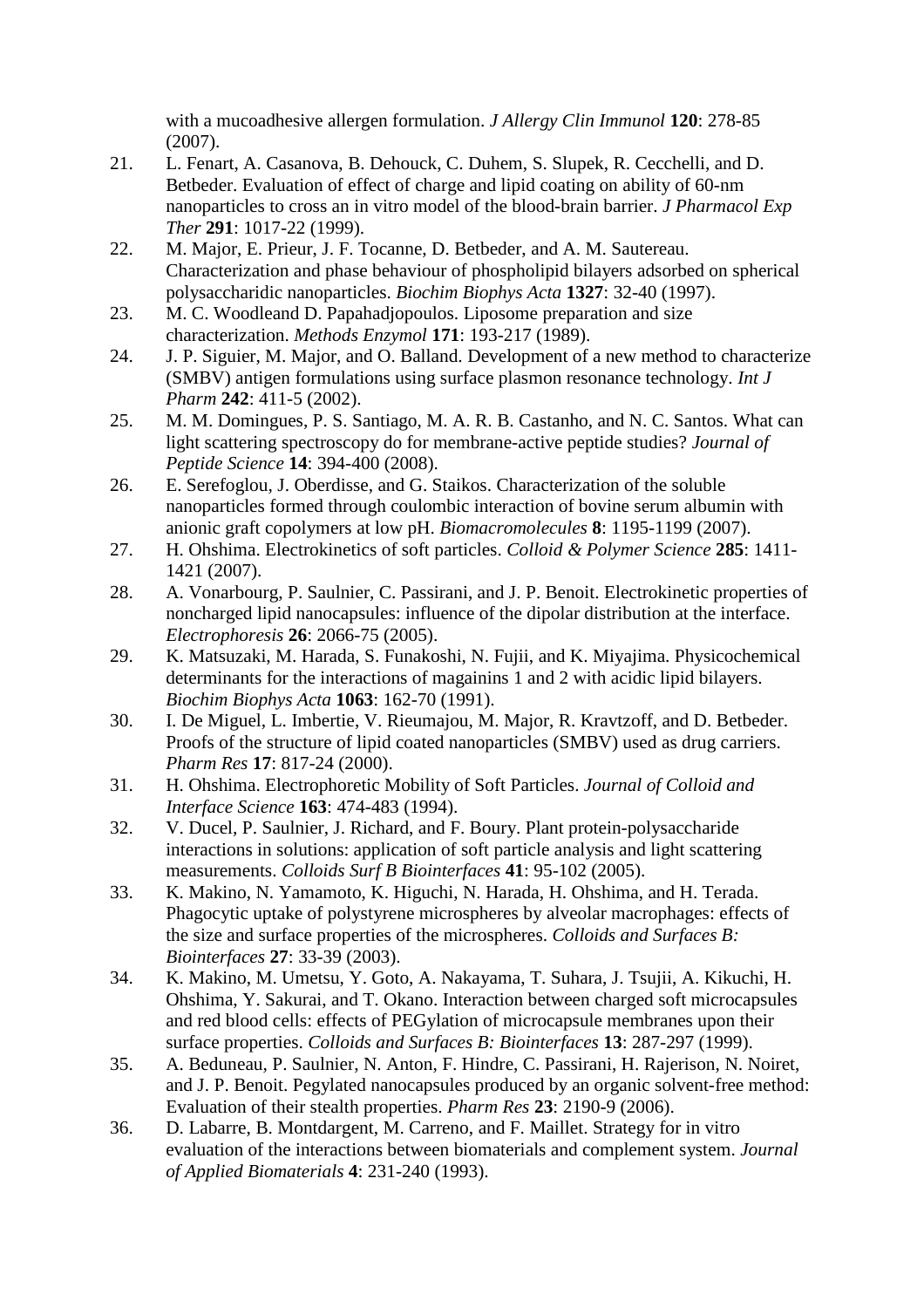- 37. C. Passirani, G. Barratt, J. P. Devissaguet, and D. Labarre. Long-circulating nanoparticles bearing heparin or dextran covalently bound to poly(methyl methacrylate). *Pharm Res* **15**: 1046-50 (1998).
- 38. M. Roser, D. Fischer, and T. Kissel. Surface-modified biodegradable albumin nanoand microspheres. II: effect of surface charges on in vitro phagocytosis and biodistribution in rats. *Eur J Pharm Biopharm* **46**: 255-63 (1998).
- 39. A. Vonarbourg, C. Passirani, P. Saulnier, and J. P. Benoit. Parameters influencing the stealthiness of colloidal drug delivery systems. *Biomaterials* **27**: 4356-73 (2006).
- 40. C. D. Blackand G. Gregoriadis. Interaction of liposomes with blood plasma proteins. *Biochem Soc Trans* **4**: 253-6 (1976).
- 41. J. Toufikand D. Labarre. Relationship between reduction of complement activation by polysaccharide surfaces bearing diethylaminoethyl groups and their degree of substitution. *Biomaterials* **16**: 1081-8 (1995).
- 42. M. P. Carreno, D. Labarre, M. Jozefowicz, and M. D. Kazatchkine. The ability of Sephadex to activate human complement is suppressed in specifically substituted functional Sephadex derivatives. *Mol Immunol* **25**: 165-71 (1988).
- 43. S. K. Law, T. M. Minich, and R. P. Levine. Binding reaction between the third human complement protein and small molecules. *Biochemistry* **20**: 7457-63 (1981).
- 44. D. Labarre, A. Laurent, A. Lautier, S. Bouhni, L. Kerbellec, J. M. Lewest, and N. Tersinet. Complement activation by substituted polyacrylamide hydrogels for embolisation and implantation. *Biomaterials* **23**: 2319-27 (2002).
- 45. D. E. Owens, 3rdand N. A. Peppas. Opsonization, biodistribution, and pharmacokinetics of polymeric nanoparticles. *Int J Pharm* **307**: 93-102 (2006).
- 46. A. Gabizonand D. Papahadjopoulos. The role of surface charge and hydrophilic groups on liposome clearance in vivo. *Biochim Biophys Acta* **1103**: 94-100 (1992).
- 47. C. L. Villiers, M. B. Villiers, and P. N. Marche. [Role of the complement C3 protein in the control of the specific immune response]. *Ann Biol Clin (Paris)* **57**: 127-35 (1999).
- 48. A. Aqil, S. Vasseur, E. Duguet, C. Passirani, J. P. Benoît, A. Roch, R. Müller, R. Jérôme, and C. Jérôme. PEO coated magnetic nanoparticles for biomedical application. *European Polymer Journal* **44**: 3191-3199 (2008).
- 49. K. V. Butsele, S. Cajot, S. V. Vlierberghe, P. Dubruel, C. Passirani, J.-P. Benoit, R. Jérôme, and C. Jérôme. pH-Responsive Flower-Type Micelles Formed by a Biotinylated Poly(2-vinylpyridine)-block-poly(ethylene oxide)-block-poly(Ecaprolactone) Triblock Copolymer. *Advanced Functional Materials* **19**: 1416-1425 (2009).
- 50. K. Van Butsele, P. Sibret, C. A. Fustin, J. F. Gohy, C. Passirani, J. P. Benoit, R. Jerome, and C. Jerome. Synthesis and pH-dependent micellization of diblock copolymer mixtures. *J Colloid Interface Sci* **329**: 235-43 (2009).
- 51. A. Layre, P. Couvreur, H. Chacun, J. Richard, C. Passirani, D. Requier, J. P. Benoit, and R. Gref. Novel composite core-shell nanoparticles as busulfan carriers. *J Control Release* **111**: 271-80 (2006).
- 52. J. Rieger, C. Passirani, J.-P. Benoit, K. Van Butsele, R. Jérôme, and C. Jérôme. Synthesis of Amphiphilic Copolymers of Poly(ethylene oxide) and Poly(&egr; caprolactone) with Different Architectures, and Their Role in the Preparation of Stealthy Nanoparticles. *Advanced Functional Materials* **16**: 1506-1514 (2006).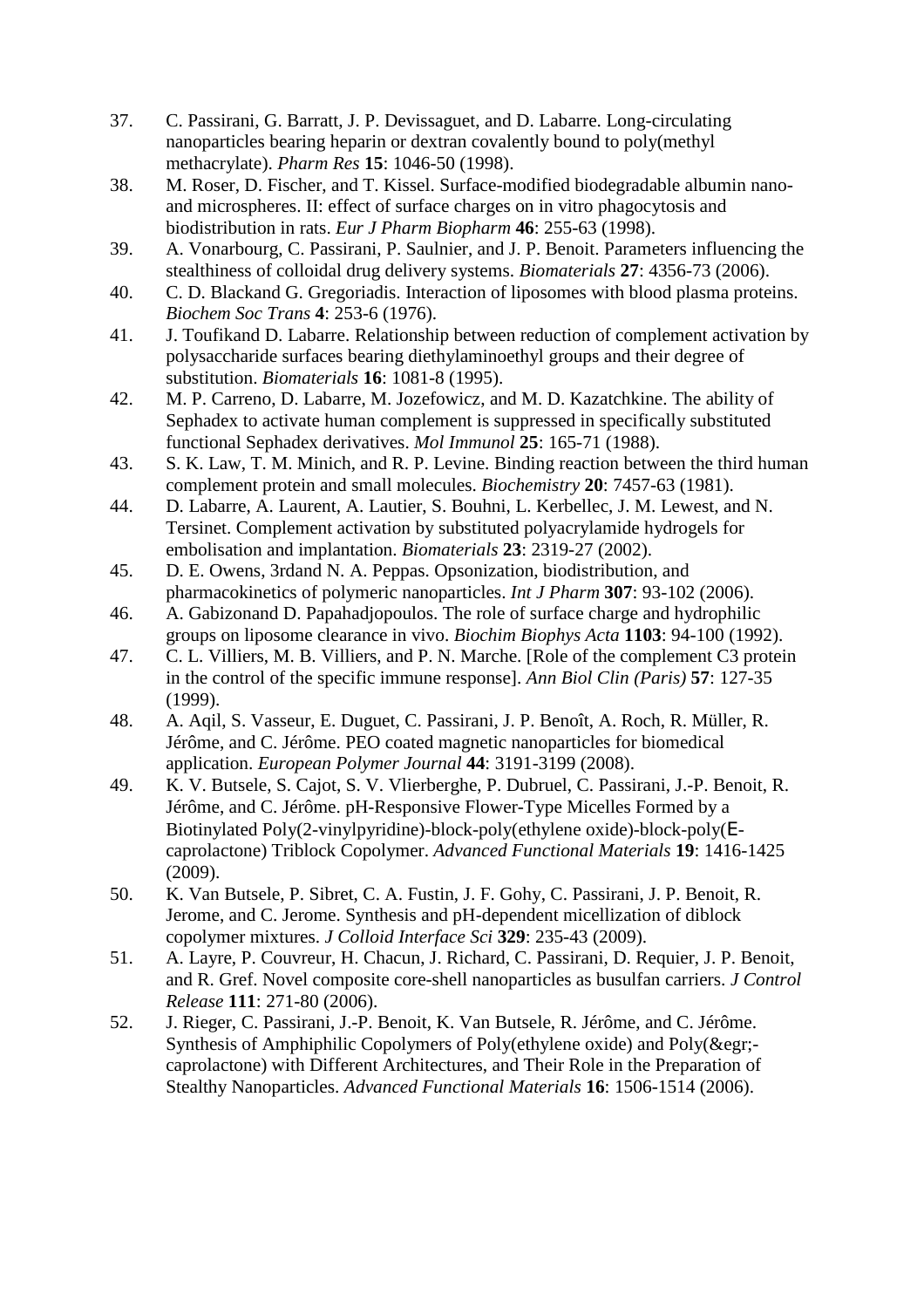## **Table** I

#### **Physical characterisation of NP**

| Particle type                                                                                  | Mean diameter (nm)                                                       | p.i.                         | Zeta potential<br>(mV)                                                   |  |
|------------------------------------------------------------------------------------------------|--------------------------------------------------------------------------|------------------------------|--------------------------------------------------------------------------|--|
| DG Liposomes                                                                                   | $250.0 \pm 0.20$                                                         | 0.16                         | $-41.5 \pm 5.70$                                                         |  |
| Free BSA                                                                                       | $6.80 \pm 2.22$                                                          | 0.25                         | $-5.6 \pm 1.9$                                                           |  |
| NP <sup>0</sup>                                                                                | $60.3 \pm 3.11$                                                          | 0.25                         | $0.1 \pm 0.90$                                                           |  |
| $NP^+$                                                                                         | $63.1 \pm 0.40$                                                          | 0.21                         | $25.5 \pm 17.50$                                                         |  |
| $_{100}$ BSANP <sup>+</sup><br>$_{200}$ BSANP <sup>+</sup><br>$_{300}\mathrm{BSAMP}^+$         | $62.0 \pm 0.30$<br>$61.1 \pm 0.55$<br>$61.7 \pm 0.23$                    | 0.17<br>0.11<br>0.17         | $20.8 \pm 10.30$<br>$16.8 \pm 8.47$<br>$12.1 \pm 3.89$                   |  |
| $_{10}$ DGNP <sup>+</sup><br>$_{30}DGNP^+$<br>$_{50}DGNP+$<br>$_{70}$ DGNP <sup>+</sup>        | $58.4 \pm 6.77$<br>$60.9 \pm 1.64$<br>$60.2 \pm 5.70$<br>$59.0 \pm 3.60$ | 0.19<br>0.14<br>0.19<br>0.20 | $31.1 \pm 1.92$<br>$29.9 \pm 0.81$<br>$30.6 \pm 0.90$<br>$30.6 \pm 6.79$ |  |
| $_{100}$ BSA/ <sub>70</sub> DGNP <sup>+</sup><br>$_{200}$ BSA/ <sub>70</sub> DGNP <sup>+</sup> | $61.7 \pm 2.31$<br>$62.1 \pm 3.72$                                       | 0.15<br>0.23                 | $16.0 \pm 4.94$<br>$2.16 \pm 3.85$                                       |  |

Mean diameters, polydispersity index (p.i.) and zeta potential values of NP<sup>+</sup>, 10, 30, 50, 70DGNP<sup>+</sup>, DG liposomes and free BSA. ± indicates the SD of experimentations.

ction in mice. AUC<sub>tot</sub> (% dose/min.) : total area under the curve;  $t_{1/2}$  (min.) : half-life time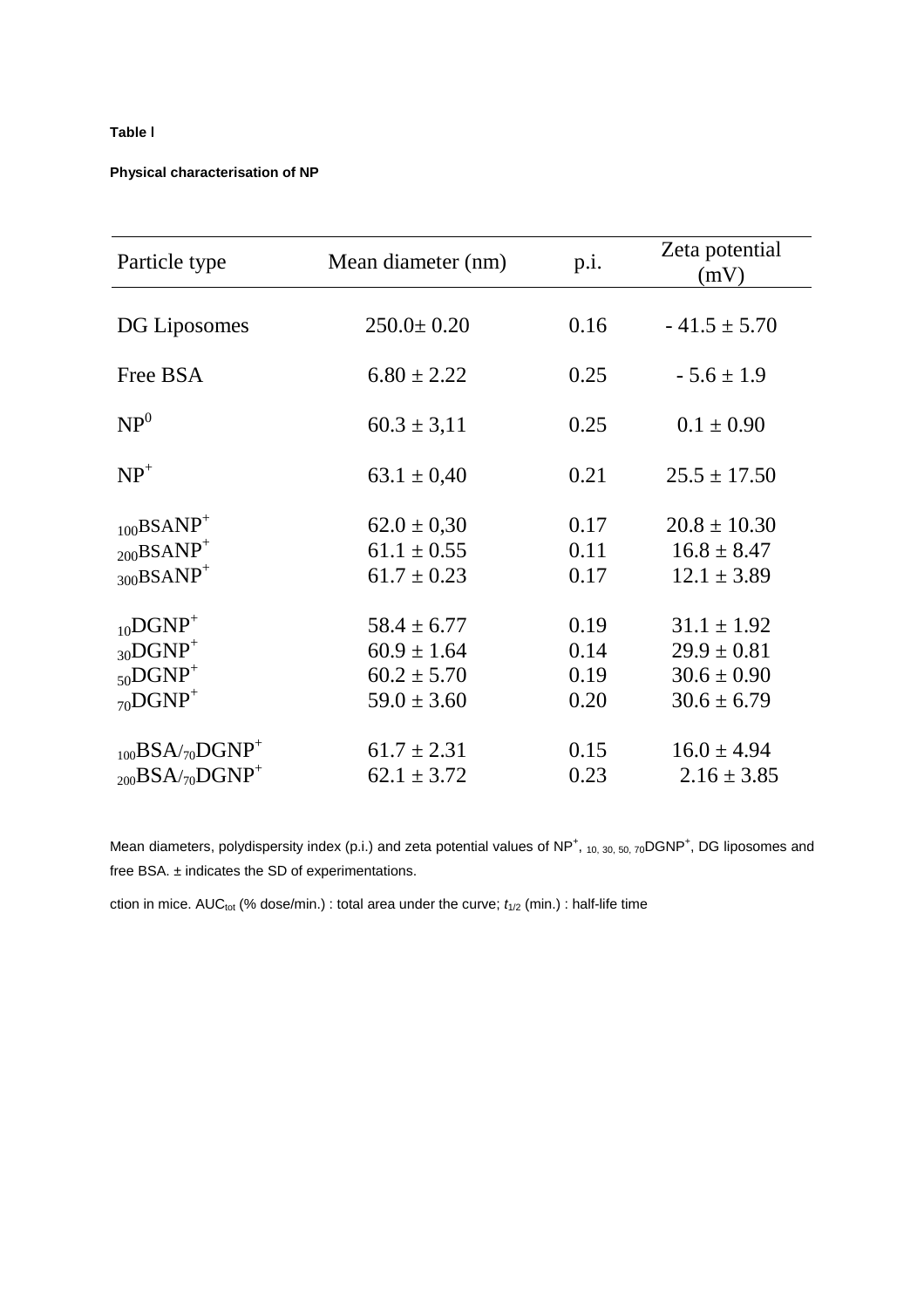#### **Table II**

**Values of surface charge density, softness parameter and thickness of NP<sup>+</sup> and 70DGNP<sup>+</sup> interfacial structures**

| Particle                                                  | $Q1 (C.m-3)$       | $\sim$ Q2 (C.m <sup>-3</sup> ) | $1/\lambda$ (m)       | d(m)                  |
|-----------------------------------------------------------|--------------------|--------------------------------|-----------------------|-----------------------|
| Curve-fitting for $NP^+$<br>and $_{70}$ DGNP <sup>+</sup> | $2.40 \times 10^6$ | $4.48 \times 10^{2}$           | $4.00 \times 10^{-9}$ | $2.99 \times 10^{-9}$ |

Q1, Q2, 1/ $\lambda$  and d parameters for NP<sup>+</sup> and <sub>70</sub>DGNP<sup>+</sup> determined by the calculation of curve-fitting by using Ohshima's method. The correlation between the experimental and theoretical curves was determined for NP<sup>+</sup> and  $_{70}$ DGNP<sup>+</sup> (R<sup>2</sup>= 0.97)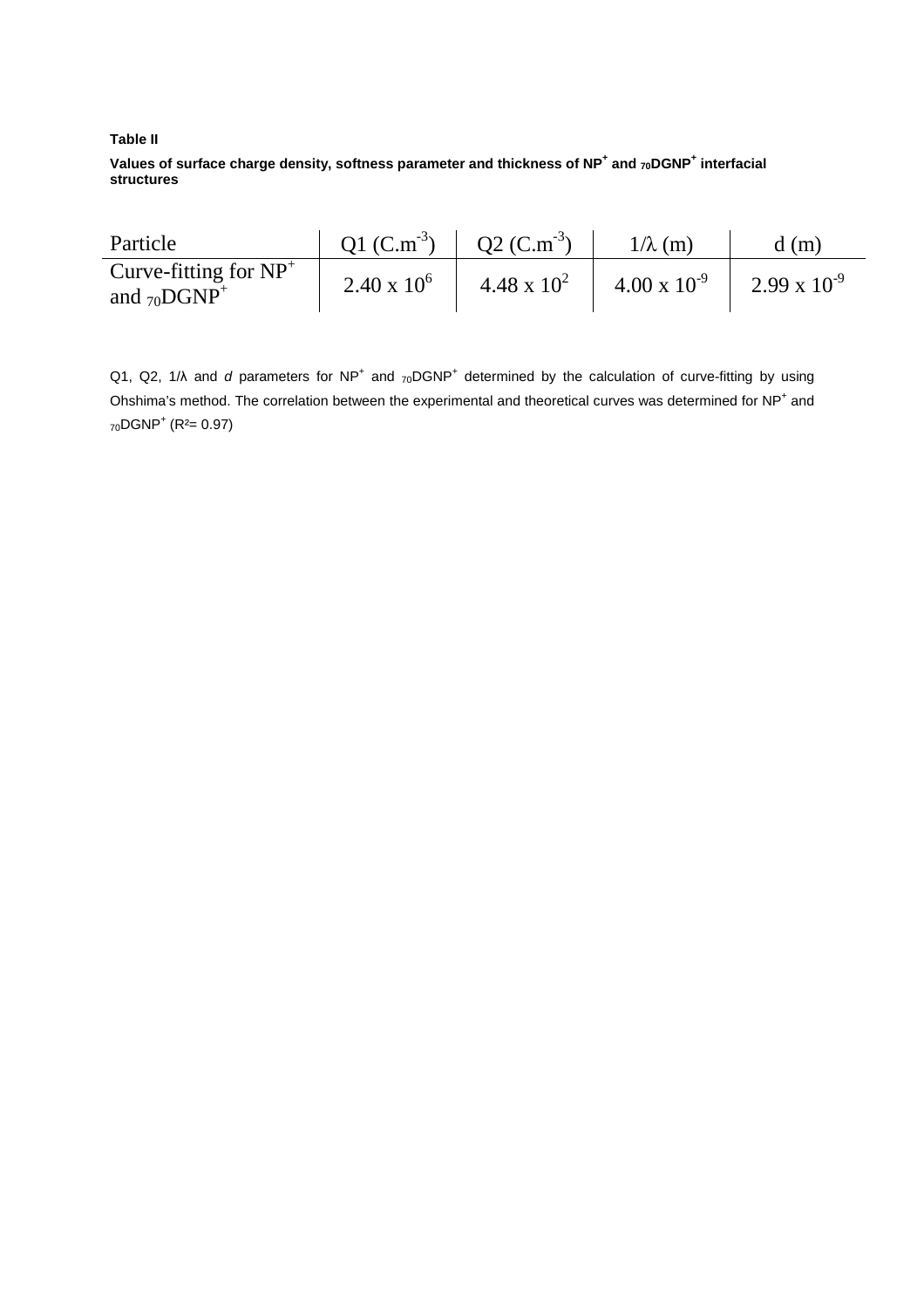# **Legend to Figures**

#### **Figure 1**

Zeta potential evolution for NP<sup>+</sup> and <sub>70</sub>DGNP<sup>+</sup> with BSA increasing incorporation in the presence of 15mM NaCl. \*\*\*,  $p < 0.01$  (Fisher's test)

## **Figure 2**

Transmission electronic microscopy images of <sub>70</sub>DGNP<sup>+</sup>after uranyl acetate treatment; bar represents 50nm.

#### **Figure 3**

Evolution of electrophoretic mobility as a function of NaCl concentration at physiologic pH (7.4) for NP<sup>+</sup> (○) and <sub>70</sub>DGNP<sup>+</sup> (◊). Theoretical curve fitting (-) was obtained from the equation described previously with ZN and 1/λ, chosen in order to fit as closely as possible the experimental curve.

#### **Figure 4**

Schematic representation of NP<sup>+</sup> internal organisation with two charged surface sublayers where d is the thickness of sublayer 1 and (ci) is the remaining counter ions

#### **Figure 5**

Consumption of CH50 units in the presence of single DPPG liposomes (A), NP<sup>0</sup> (.), NP<sup>+</sup> (...), <sub>10</sub> ( $\Delta$ ), <sub>30</sub> ( $\circ$ ), <sub>50</sub> ( $\circ$ ), (□)  $_{70}$ DGNP<sup>+</sup> (**A**). Consumption of CH50 units in the presence of single free BSA ( $\bullet$ ),NP<sup>+</sup> ( $\equiv$ ),  $_{100}$  (Δ),  $_{200}$  ( $\circ$ ),  $_{300}$  ( $\Box$ )  $BSANP^+$  (**B**).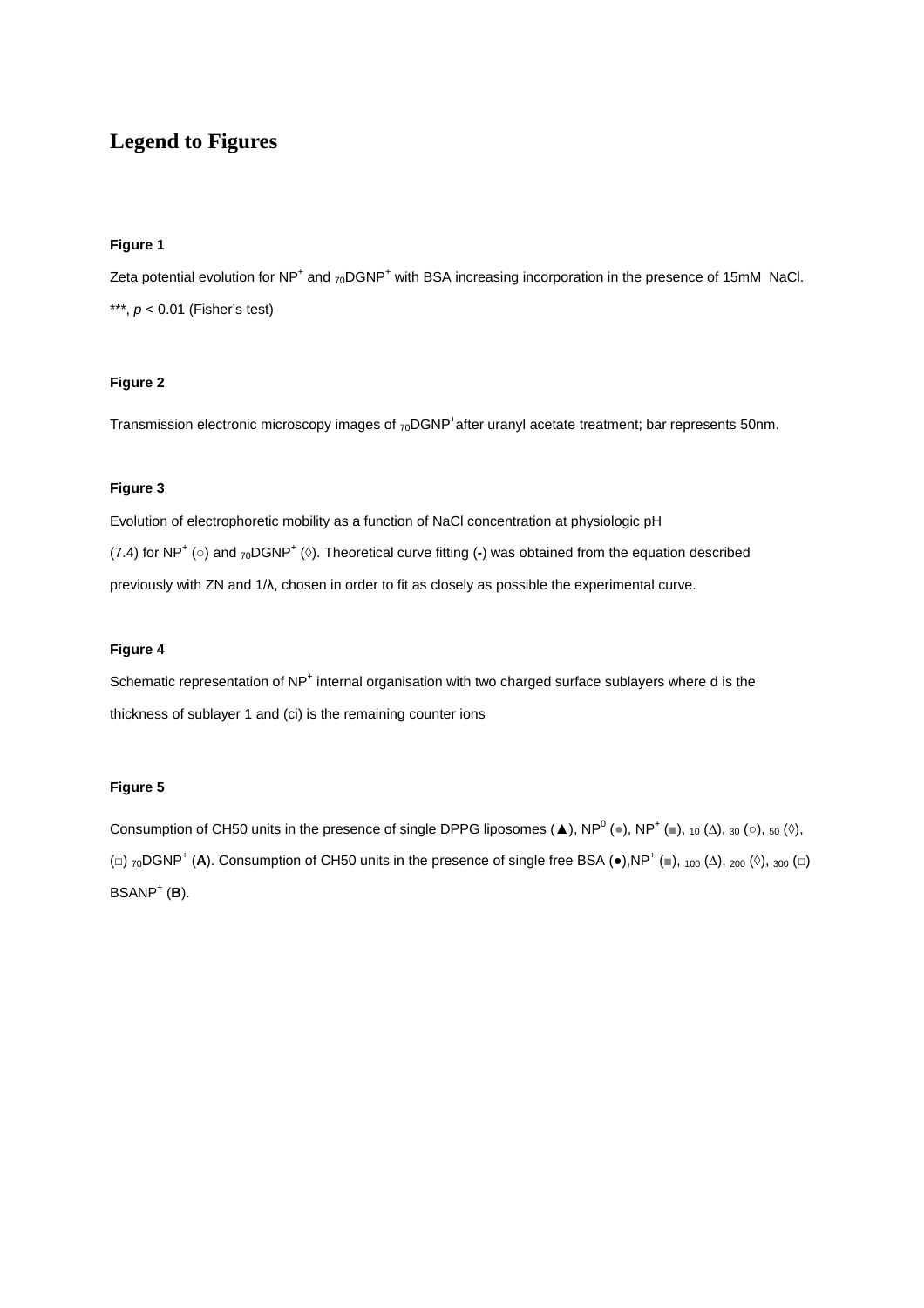

**Figure 1** 



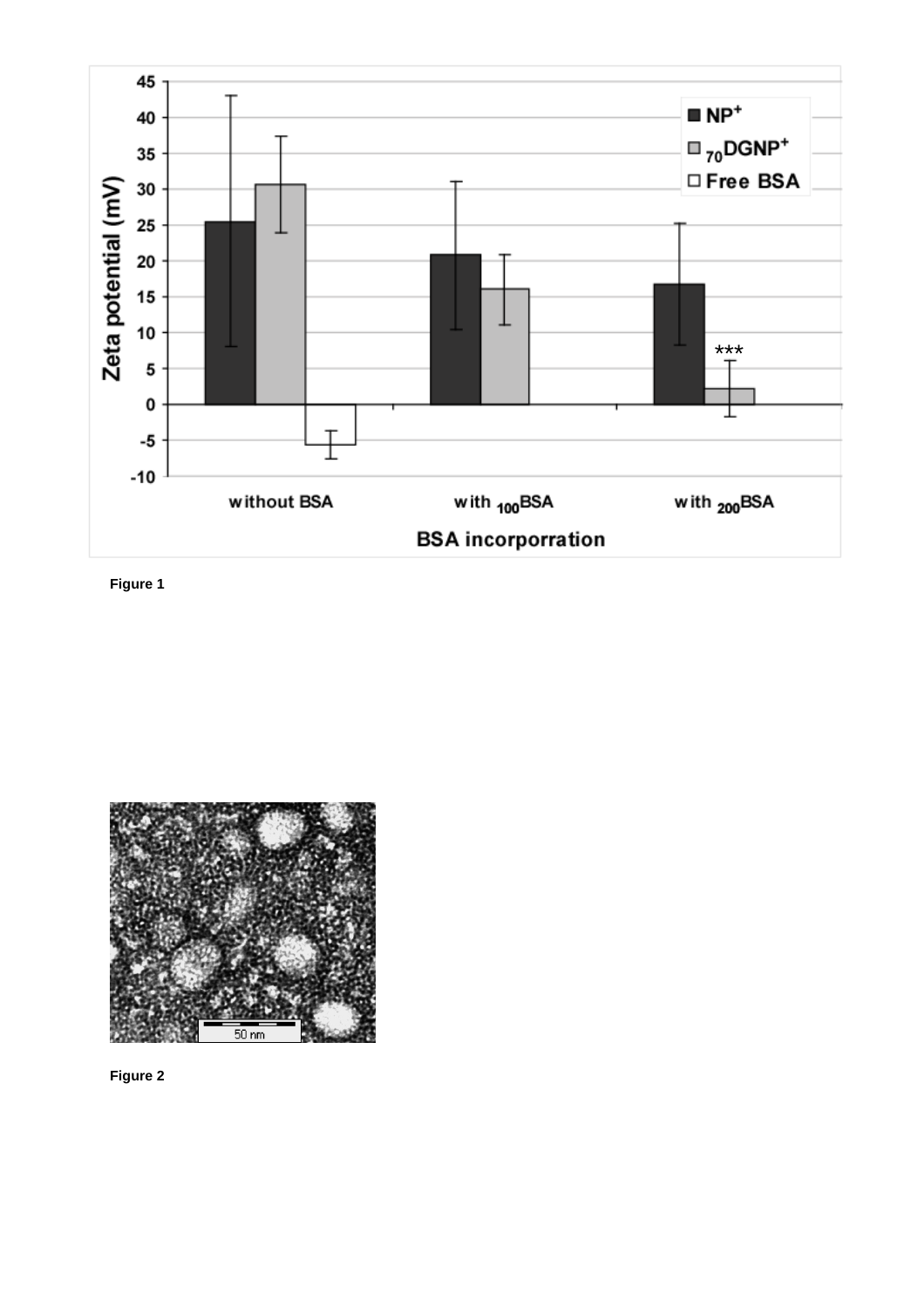

**Figure 3** 



**Figure 4**